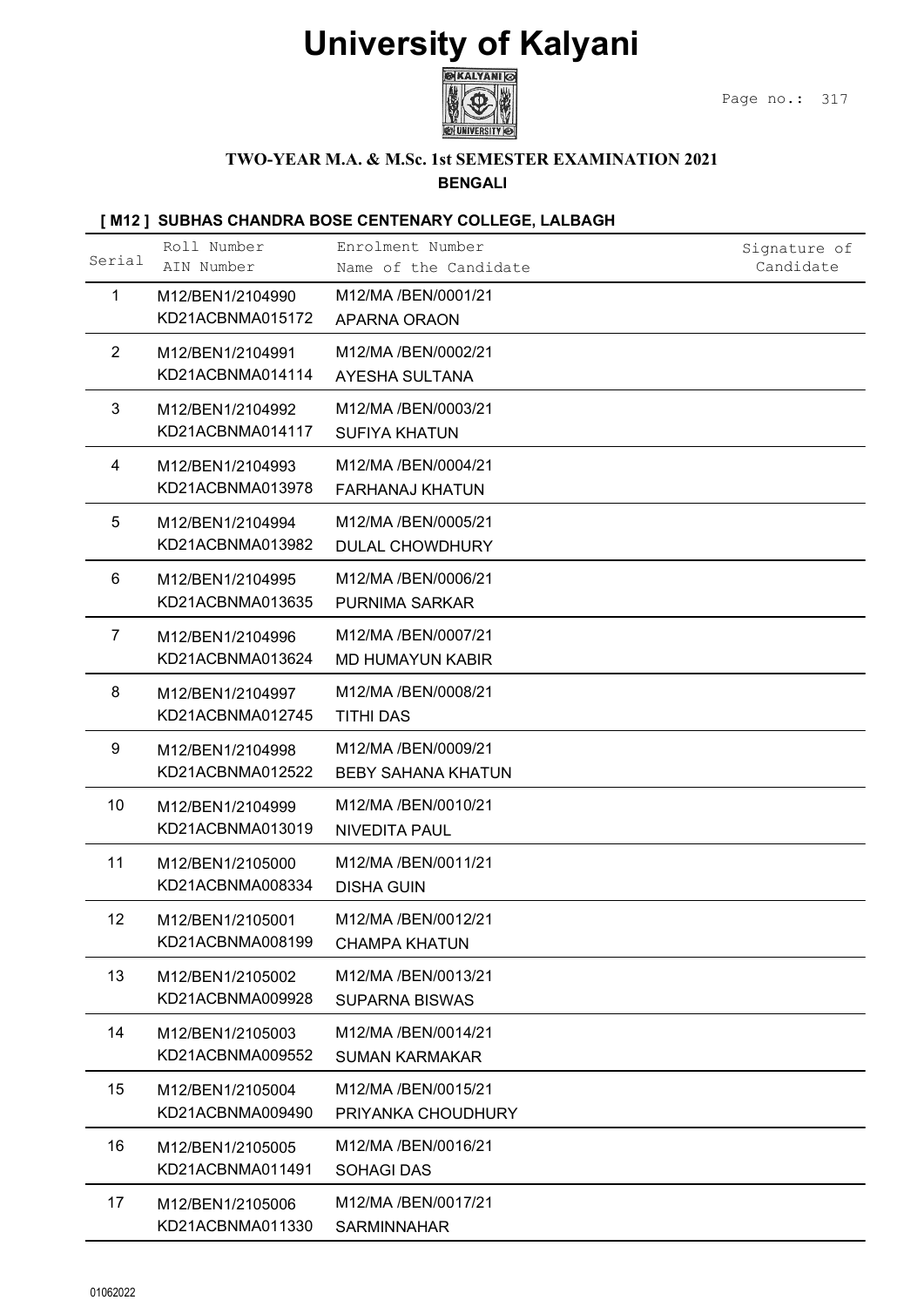

#### TWO-YEAR M.A. & M.Sc. 1st SEMESTER EXAMINATION 2021

|        |                                      | <b>University of Kalyani</b><br><b>EXALYANI</b>                       |                           |
|--------|--------------------------------------|-----------------------------------------------------------------------|---------------------------|
|        |                                      |                                                                       | Page no.:<br>318          |
|        |                                      | TWO-YEAR M.A. & M.Sc. 1st SEMESTER EXAMINATION 2021<br><b>BENGALI</b> |                           |
|        |                                      | [M12] SUBHAS CHANDRA BOSE CENTENARY COLLEGE, LALBAGH                  |                           |
| Serial | Roll Number<br>AIN Number            | Enrolment Number<br>Name of the Candidate                             | Signature of<br>Candidate |
| 18     | M12/BEN1/2105007<br>KD21ACBNMA010986 | M12/MA /BEN/0018/21<br><b>REHENA PARVIN</b>                           |                           |
| 19     | M12/BEN1/2105008<br>KD21ACBNMA010829 | M12/MA /BEN/0019/21<br>MUKLESUR RAHAMAN KHAN                          |                           |
| 20     | M12/BEN1/2105009<br>KD21ACBNMA010437 | M12/MA /BEN/0020/21<br><b>SHYAMALI DAS</b>                            |                           |
| 21     | M12/BEN1/2105010<br>KD21ACBNMA010308 | M12/MA /BEN/0021/21<br><b>NAIMA KHATUN</b>                            |                           |
| 22     | M12/BEN1/2105011<br>KD21ACBNMA011110 | M12/MA /BEN/0022/21<br><b>SIJARUL SAIKH</b>                           |                           |
| 23     | M12/BEN1/2105012<br>KD21ACBNMA003451 | M12/MA /BEN/0023/21<br><b>MD EBRAHIM ALI</b>                          |                           |
| 24     | M12/BEN1/2105013<br>KD21ACBNMA006251 | M12/MA /BEN/0024/21<br><b>SUMANA MUKHERJEE</b>                        |                           |
| 25     | M12/BEN1/2105014<br>KD21ACBNMA003157 | M12/MA /BEN/0025/21<br>PAYEL RAI                                      |                           |
| 26     | M12/BEN1/2105015<br>KD21ACBNMA002737 | M12/MA /BEN/0026/21<br><b>ARSHIDA KHATUN</b>                          |                           |
| 27     | M12/BEN1/2105016<br>KD21ACBNMA002671 | M12/MA /BEN/0027/21<br><b>RITU SARKAR</b>                             |                           |
| 28     | M12/BEN1/2105017<br>KD21ACBNMA003504 | M12/MA /BEN/0028/21<br><b>DIPTI KABIRAJ</b>                           |                           |
| 29     | M12/BEN1/2105018<br>KD21ACBNMA002773 | M12/MA /BEN/0029/21<br>KOHINOOR KHATUN                                |                           |
| 30     | M12/BEN1/2105019<br>KD21ACBNMA001885 | M12/MA /BEN/0030/21<br>SHILPI KHATUN                                  |                           |
| 31     | M12/BEN1/2105020<br>KD21ACBNMA002308 | M12/MA /BEN/0031/21<br><b>HABIB SHAIKH</b>                            |                           |
| 32     | M12/BEN1/2105021<br>KD21ACBNMA000965 | M12/MA /BEN/0032/21<br><b>JYOTSNA KHATUN</b>                          |                           |
| 33     | M12/BEN1/2105022<br>KD21ACBNMA000452 | M12/MA /BEN/0033/21<br><b>ASHISH HALDER</b>                           |                           |
| 34     | M12/BEN1/2105023                     | M12/MA /BEN/0034/21<br><b>BAPAN DAS</b>                               |                           |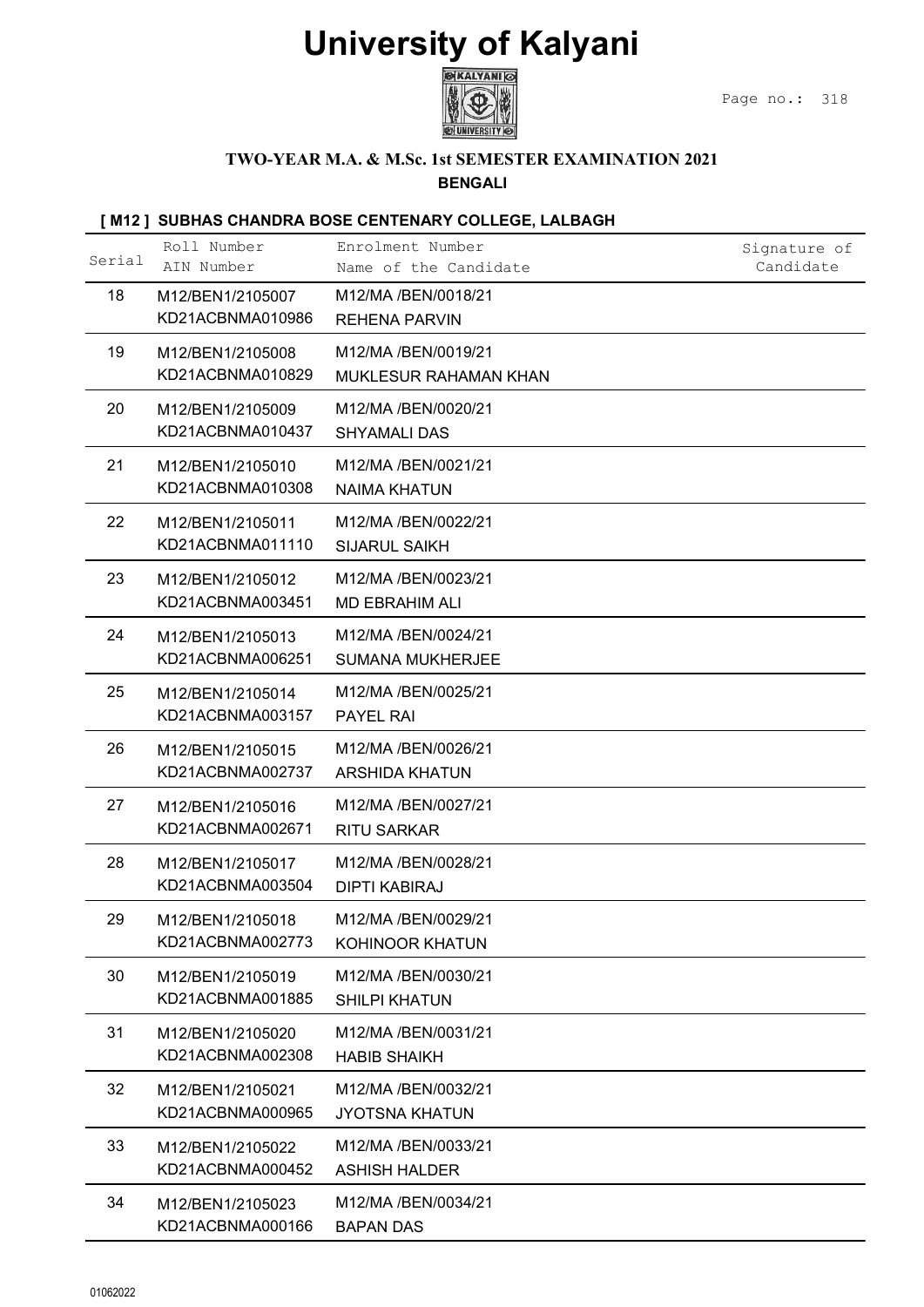

#### TWO-YEAR M.A. & M.Sc. 1st SEMESTER EXAMINATION 2021

|        |                                      | <b>University of Kalyani</b>                                          |                           |
|--------|--------------------------------------|-----------------------------------------------------------------------|---------------------------|
|        |                                      | KALYANI ©                                                             | Page no.:<br>319          |
|        |                                      | TWO-YEAR M.A. & M.Sc. 1st SEMESTER EXAMINATION 2021<br><b>BENGALI</b> |                           |
|        |                                      | [M12] SUBHAS CHANDRA BOSE CENTENARY COLLEGE, LALBAGH                  |                           |
| Serial | Roll Number<br>AIN Number            | Enrolment Number<br>Name of the Candidate                             | Signature of<br>Candidate |
| 35     | M12/BEN1/2105024<br>KD21ACBNMA005108 | M12/MA /BEN/0035/21<br><b>DIPANKAR PAL</b>                            |                           |
| 36     | M12/BEN1/2105025<br>KD21ACBNMA006999 | M12/MA /BEN/0036/21<br>MEHENNEGAR KHATUN                              |                           |
| 37     | M12/BEN1/2105026<br>KD21ACBNMA007134 | M12/MA /BEN/0037/21<br>SWARNASREE GHOSH                               |                           |
| 38     | M12/BEN1/2105027<br>KD21ACBNMA006843 | M12/MA /BEN/0038/21<br>PAYEL MONDAL                                   |                           |
| 39     | M12/BEN1/2105028<br>KD21ACBNMA007268 | M12/MA /BEN/0039/21<br><b>TONUSREE DAS</b>                            |                           |
| 40     | M12/BEN1/2105029<br>KD21ACBNMA008786 | M12/MA /BEN/0040/21                                                   |                           |
| 41     | M12/BEN1/2105030                     | <b>SUMANA BISWAS</b><br>M12/MA /BEN/0041/21                           |                           |
| 42     | KD21ACBNMA005762<br>M12/BEN1/2105031 | <b>LALCHAND MANDAL</b><br>M12/MA /BEN/0042/21                         |                           |
| 43     | KD21ACBNMA005979<br>M12/BEN1/2105032 | <b>MOUSUMI KHATUN</b><br>M12/MA /BEN/0043/21                          |                           |
|        | KD21ACBNMA006107                     | <b>PARVIN KHATUN</b>                                                  |                           |
| 44     | M12/BEN1/2105033<br>KD21ACBNMA006090 | M12/MA /BEN/0044/21<br>PAYEL KHATUN                                   |                           |
| 45     | M12/BEN1/2105034<br>KD21ACBNMA006094 | M12/MA /BEN/0045/21<br><b>JAHERA KHATUN</b>                           |                           |
| 46     | M12/BEN1/2105035<br>KD21ACBNMA006206 | M12/MA /BEN/0046/21<br>PRIYA KHATUN                                   |                           |
| 47     | M12/BEN1/2105036<br>KD21ACBNMA006157 | M12/MA /BEN/0047/21<br><b>RIMA PARVIN</b>                             |                           |
| 48     | M12/BEN1/2105037<br>KD21ACBNMA006161 | M12/MA /BEN/0048/21<br><b>SHILA KHATUN</b>                            |                           |
| 49     | M12/BEN1/2105038<br>KD21ACBNMA006319 | M12/MA /BEN/0049/21                                                   |                           |
| 50     | M12/BEN1/2105039                     | <b>BITHIKA SARKAR</b><br>M12/MA /BEN/0050/21                          |                           |
| 51     | KD21ACBNMA005162<br>M12/BEN1/2105040 | <b>KOYALI KHATUN</b><br>M12/MA /BEN/0051/21                           |                           |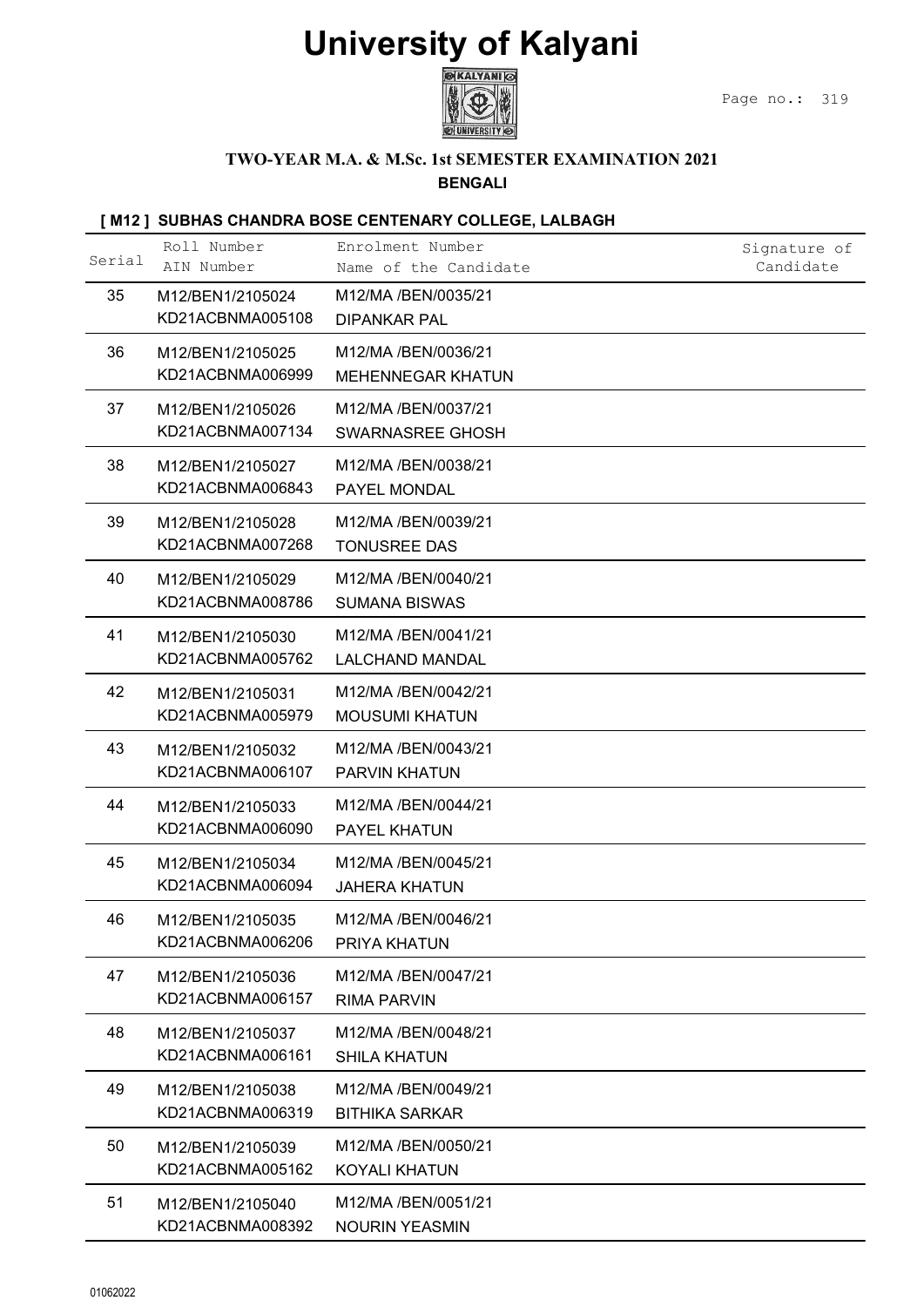

#### TWO-YEAR M.A. & M.Sc. 1st SEMESTER EXAMINATION 2021

|        |                                      | <b>University of Kalyani</b><br><b>BEXALYANI</b>                      | Page no.:<br>320          |
|--------|--------------------------------------|-----------------------------------------------------------------------|---------------------------|
|        |                                      | TWO-YEAR M.A. & M.Sc. 1st SEMESTER EXAMINATION 2021<br><b>BENGALI</b> |                           |
|        |                                      | [M12] SUBHAS CHANDRA BOSE CENTENARY COLLEGE, LALBAGH                  |                           |
| Serial | Roll Number<br>AIN Number            | Enrolment Number<br>Name of the Candidate                             | Signature of<br>Candidate |
| 52     | M12/BEN1/2105041<br>KD21ACBNMA004831 | M12/MA /BEN/0052/21<br><b>IBNA SAHID SK</b>                           |                           |
| 53     | M12/BEN1/2105042<br>KD21ACBNMA004891 | M12/MA /BEN/0053/21<br><b>EASMIN KHATUN</b>                           |                           |
| 54     | M12/BEN1/2105043<br>KD21ACBNMA004582 | M12/MA /BEN/0054/21<br><b>TOHID AHAMED</b>                            |                           |
| 55     | M12/BEN1/2105044<br>KD21ACBNMA004623 | M12/MA /BEN/0055/21<br><b>SOFIKUL SK</b>                              |                           |
| 56     | M12/BEN1/2105045<br>KD21ACBNMA004715 | M12/MA /BEN/0056/21<br><b>MADHAB DAS</b>                              |                           |
| 57     | M12/BEN1/2105046<br>KD21ACBNMA015160 | M12/MA /BEN/0057/21<br><b>KHALEDA KHATUN</b>                          |                           |
| 58     | M12/BEN1/2105047<br>KD21EDEDMA014601 | M12/MA /BEN/0058/21<br>SOMA SARKAR                                    |                           |
| 59     | M12/BEN1/2105048<br>KD21ACBNMA009783 | M12/MA /BEN/0059/21<br><b>MST RAJIA KHATUN</b>                        |                           |
| 60     | M12/BEN1/2105049<br>KD21ACBNMA002391 | M12/MA /BEN/0060/21<br><b>FARHANA SULTANA</b>                         |                           |
| 61     | M12/BEN1/2105050<br>KD21ACBNMA004567 | M12/MA /BEN/0061/21<br><b>SARMIN PARVEJ</b>                           |                           |
| 62     | M12/BEN1/2105051<br>KD21ACBNMA008320 | M12/MA /BEN/0062/21<br><b>ENAUL HOQUE</b>                             |                           |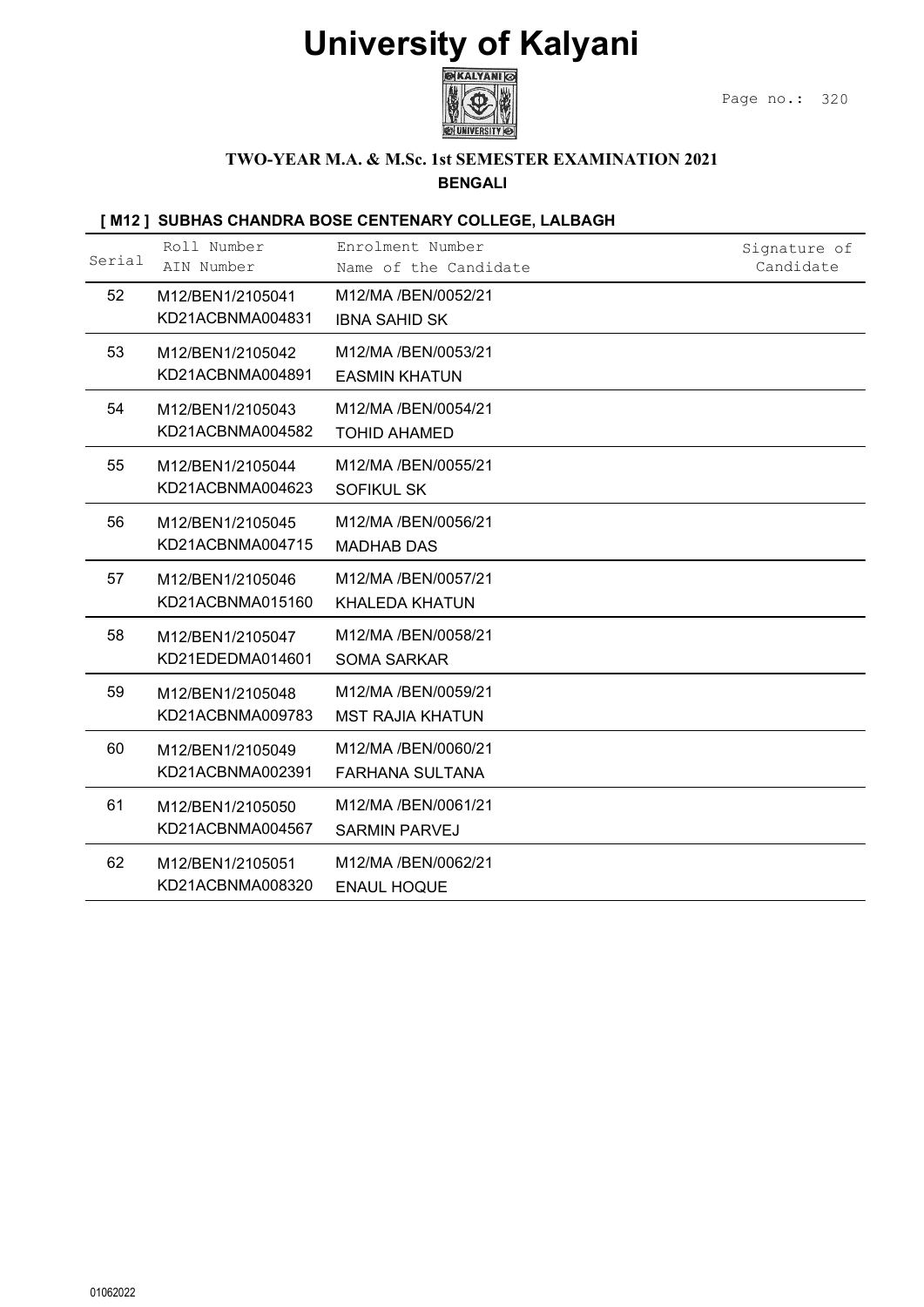

#### TWO-YEAR M.A. & M.Sc. 1st SEMESTER EXAMINATION 2021 EDUCATION

|                 |                                      | <b>University of Kalyani</b>                                            |                           |
|-----------------|--------------------------------------|-------------------------------------------------------------------------|---------------------------|
|                 |                                      | <b>KALYANI</b>                                                          | Page no.:<br>321          |
|                 |                                      | TWO-YEAR M.A. & M.Sc. 1st SEMESTER EXAMINATION 2021<br><b>EDUCATION</b> |                           |
|                 |                                      | [M12] SUBHAS CHANDRA BOSE CENTENARY COLLEGE, LALBAGH                    |                           |
| Serial          | Roll Number<br>AIN Number            | Enrolment Number<br>Name of the Candidate                               | Signature of<br>Candidate |
| 1               | M12/EDN1/2105052<br>KD21EDEDMA014732 | M12/MA/EDN/0001/21<br><b>SUDEEP PAL</b>                                 |                           |
| 2               | M12/EDN1/2105053<br>KD21EDEDMA014737 | M12/MA/EDN/0002/21<br><b>MD JUEL SK</b>                                 |                           |
| 3               | M12/EDN1/2105054<br>KD21EDEDMA014758 | M12/MA /EDN/0003/21<br><b>MD SAHABUDDIN</b>                             |                           |
| 4               | M12/EDN1/2105055<br>KD21EDEDMA014051 | M12/MA /EDN/0004/21<br><b>SARMISTHA MONDAL</b>                          |                           |
| 5               | M12/EDN1/2105056<br>KD21EDEDMA015182 | M12/MA /EDN/0005/21<br><b>SUMAN SARKAR</b>                              |                           |
| 6               | M12/EDN1/2105057<br>KD21EDEDMA015273 | M12/MA /EDN/0006/21<br>SAHABUDDIN SEIKH                                 |                           |
| $\overline{7}$  | M12/EDN1/2105058<br>KD21EDEDMA014895 | M12/MA /EDN/0007/21<br><b>RUBEL SK</b>                                  |                           |
| 8               | M12/EDN1/2105059<br>KD21EDEDMA015159 | M12/MA /EDN/0008/21<br><b>BIKRAMJIT PAUL</b>                            |                           |
| 9               | M12/EDN1/2105060<br>KD21EDEDMA013840 | M12/MA/EDN/0009/21<br>PAYEL RABIDAS                                     |                           |
| 10 <sup>°</sup> | M12/EDN1/2105061<br>KD21EDEDMA013527 | M12/MA /EDN/0010/21<br><b>SAHANAJ PARVIN</b>                            |                           |
| 11              | M12/EDN1/2105062<br>KD21EDEDMA015427 | M12/MA /EDN/0011/21<br>MAHAMUDAL HASAN                                  |                           |
| 12              | M12/EDN1/2105063<br>KD21EDEDMA014293 | M12/MA /EDN/0012/21<br><b>SATTARUL SAIKH</b>                            |                           |
| 13              | M12/EDN1/2105064<br>KD21EDEDMA014221 | M12/MA /EDN/0013/21<br><b>NAYEMA PARVIN</b>                             |                           |
| 14              | M12/EDN1/2105065<br>KD21EDEDMA013495 | M12/MA /EDN/0014/21<br><b>MD JAMAL HOSSAIN</b>                          |                           |
| 15              | M12/EDN1/2105066<br>KD21EDEDMA013553 | M12/MA /EDN/0015/21<br><b>JAYKRISHNA SINGHA</b>                         |                           |
| 16              | M12/EDN1/2105067<br>KD21EDEDMA013613 | M12/MA /EDN/0016/21<br><b>SONALI SARKAR</b>                             |                           |
| 17              | M12/EDN1/2105068<br>KD21EDEDMA013242 | M12/MA /EDN/0017/21<br><b>DEBNATH GHOSH</b>                             |                           |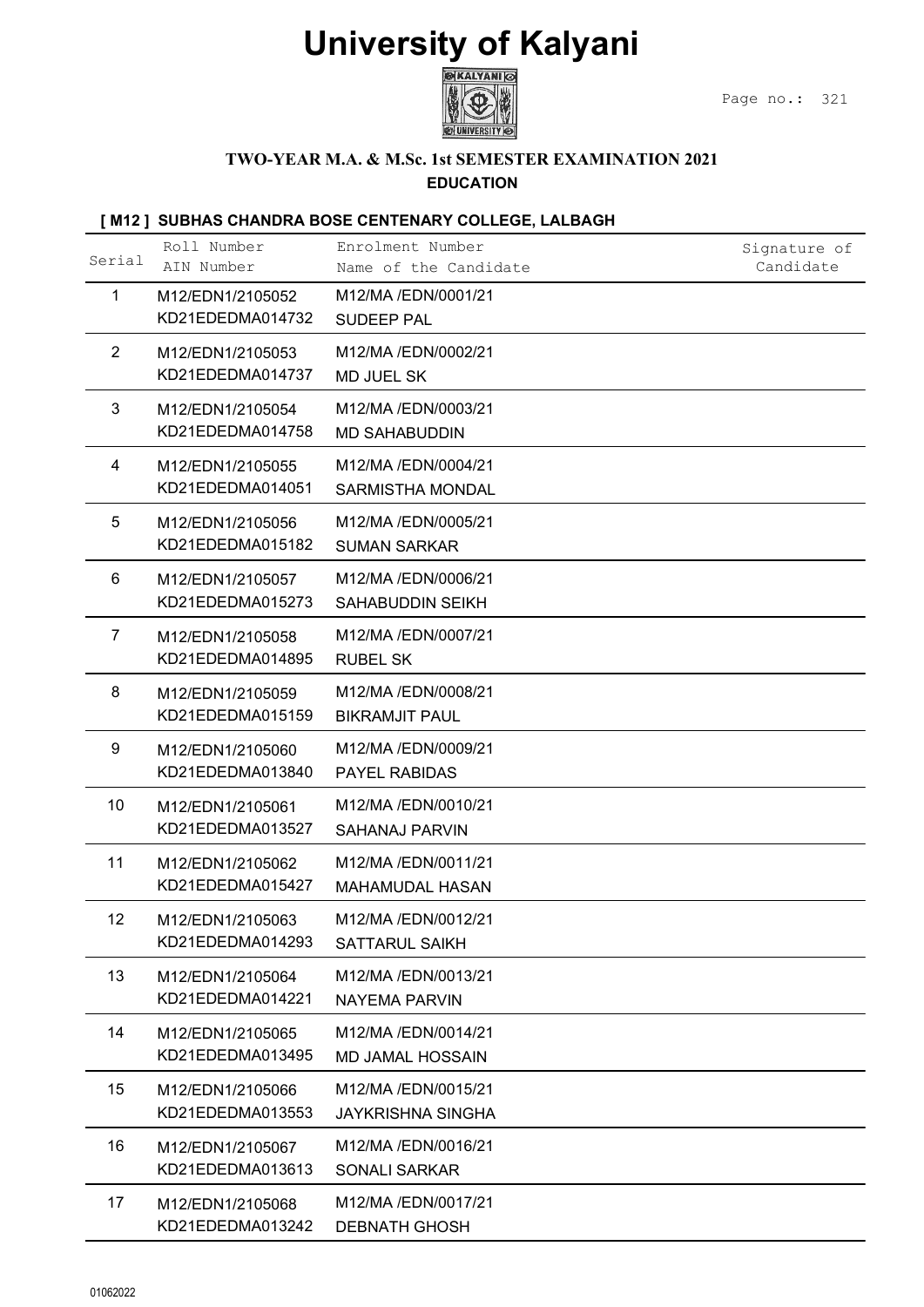

### TWO-YEAR M.A. & M.Sc. 1st SEMESTER EXAMINATION 2021

### EDUCATION

|          |                                      | <b>University of Kalyani</b><br><b>GKALYANI</b>                         | Page no.: 322 |
|----------|--------------------------------------|-------------------------------------------------------------------------|---------------|
|          |                                      | TWO-YEAR M.A. & M.Sc. 1st SEMESTER EXAMINATION 2021<br><b>EDUCATION</b> |               |
|          |                                      | [M12] SUBHAS CHANDRA BOSE CENTENARY COLLEGE, LALBAGH                    |               |
|          | Roll Number                          | Enrolment Number                                                        | Signature of  |
| Serial   | AIN Number                           | Name of the Candidate                                                   | Candidate     |
| 18       | M12/EDN1/2105069<br>KD21EDEDMA012157 | M12/MA /EDN/0018/21<br><b>SELINA KHATUN</b>                             |               |
| 19       | M12/EDN1/2105070<br>KD21EDEDMA012521 | M12/MA /EDN/0019/21<br><b>SANCHITA SARKAR</b>                           |               |
| 20       | M12/EDN1/2105071<br>KD21EDEDMA012275 | M12/MA /EDN/0020/21<br>PIARUL SAHA                                      |               |
| 21       | M12/EDN1/2105072<br>KD21EDEDMA013472 | M12/MA /EDN/0021/21<br><b>SUBHO HALDER</b>                              |               |
| 22       | M12/EDN1/2105073<br>KD21EDEDMA012475 | M12/MA /EDN/0022/21<br><b>KRISHNA DAS</b>                               |               |
| 23       | M12/EDN1/2105074<br>KD21EDEDMA012579 | M12/MA /EDN/0023/21<br><b>ANIL BESRA</b>                                |               |
| 24       | M12/EDN1/2105075<br>KD21EDEDMA012772 | M12/MA /EDN/0024/21<br><b>NAJMA KHATUN</b>                              |               |
| 25       | M12/EDN1/2105076<br>KD21EDEDMA011672 | M12/MA /EDN/0025/21<br><b>MST NURNAHAR KHATUN</b>                       |               |
| 26       | M12/EDN1/2105077<br>KD21EDEDMA011590 | M12/MA /EDN/0026/21<br><b>REHENA KHATUN</b>                             |               |
| 27       | M12/EDN1/2105078<br>KD21EDEDMA011626 | M12/MA /EDN/0027/21<br><b>MST JAKIA KHATUN</b>                          |               |
| 28       | M12/EDN1/2105079<br>KD21EDEDMA011979 | M12/MA /EDN/0028/21<br><b>NASRIN SULTANA</b>                            |               |
| 29       | M12/EDN1/2105080<br>KD21EDEDMA012540 | M12/MA /EDN/0029/21<br>SAMAPIKA DEBNATH                                 |               |
| 30       | M12/EDN1/2105081<br>KD21EDEDMA010840 | M12/MA /EDN/0030/21<br><b>RAJIB SK</b>                                  |               |
| 31       | M12/EDN1/2105082<br>KD21EDEDMA011316 | M12/MA /EDN/0031/21<br><b>TONUJA KHATUN</b>                             |               |
| 32       | M12/EDN1/2105083<br>KD21EDEDMA005328 | M12/MA /EDN/0032/21<br><b>OSIULLAH SK</b>                               |               |
| 33       | M12/EDN1/2105084<br>KD21EDEDMA005380 | M12/MA /EDN/0033/21<br><b>FIROJ HOSSAIN</b>                             |               |
| 34       | M12/EDN1/2105085<br>KD21EDEDMA005989 | M12/MA /EDN/0034/21<br><b>SUBHAJIT MANDAL</b>                           |               |
| 01062022 |                                      |                                                                         |               |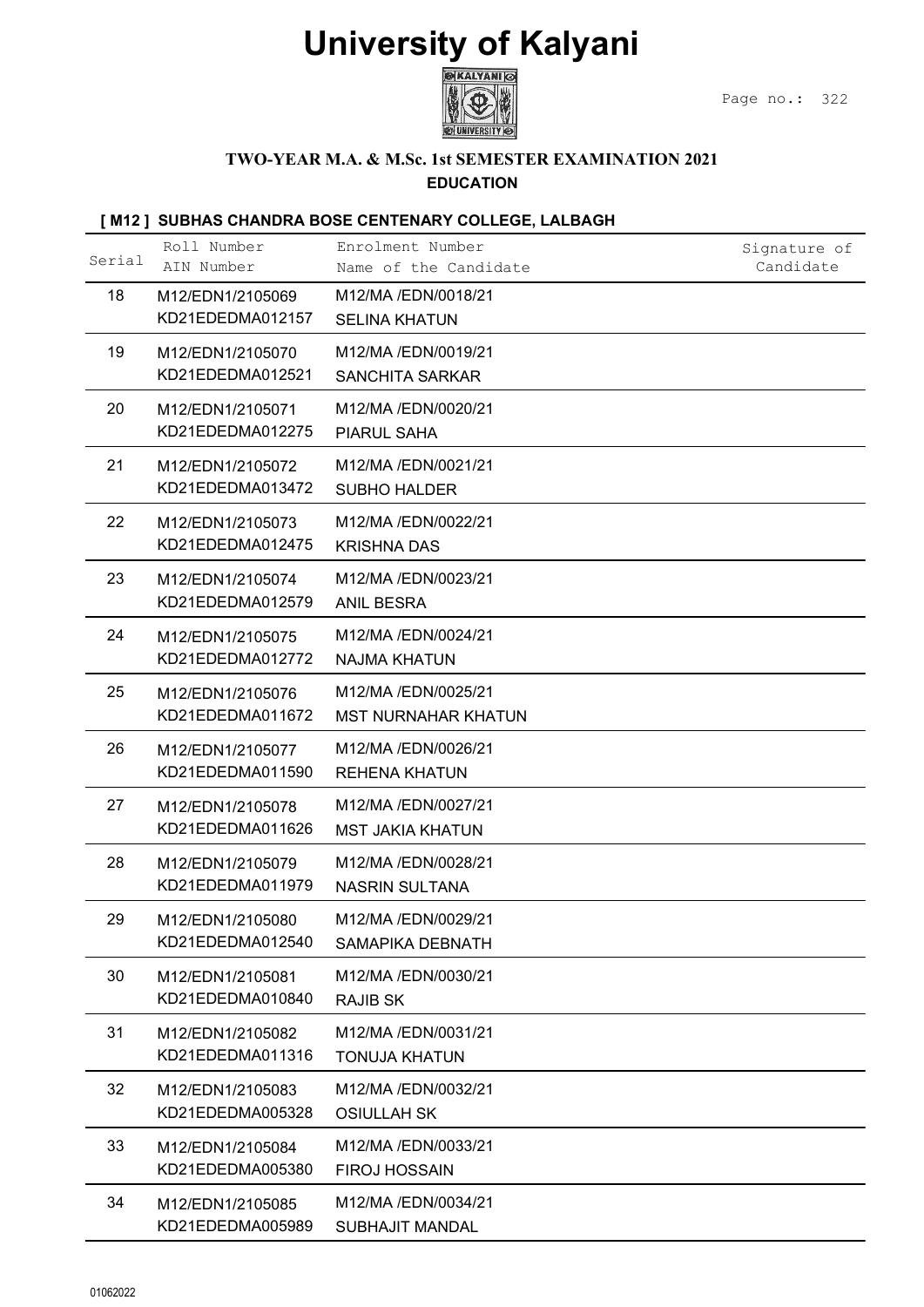

#### TWO-YEAR M.A. & M.Sc. 1st SEMESTER EXAMINATION 2021 EDUCATION

|        |                                      | <b>University of Kalyani</b><br>KALYANI ©                               | Page no.:<br>323          |
|--------|--------------------------------------|-------------------------------------------------------------------------|---------------------------|
|        |                                      | TWO-YEAR M.A. & M.Sc. 1st SEMESTER EXAMINATION 2021<br><b>EDUCATION</b> |                           |
|        |                                      | [M12] SUBHAS CHANDRA BOSE CENTENARY COLLEGE, LALBAGH                    |                           |
| Serial | Roll Number<br>AIN Number            | Enrolment Number<br>Name of the Candidate                               | Signature of<br>Candidate |
| 35     | M12/EDN1/2105086<br>KD21EDEDMA005393 | M12/MA /EDN/0035/21<br><b>HIRA KHATUN</b>                               |                           |
| 36     | M12/EDN1/2105087<br>KD21EDEDMA004815 | M12/MA /EDN/0036/21<br><b>DIPANKAR DAS</b>                              |                           |
| 37     | M12/EDN1/2105088<br>KD21EDEDMA004669 | M12/MA /EDN/0037/21<br><b>NAZMA KHATUN</b>                              |                           |
| 38     | M12/EDN1/2105089<br>KD21EDEDMA004737 | M12/MA /EDN/0038/21<br><b>SABNAM PARVIN</b>                             |                           |
| 39     | M12/EDN1/2105090<br>KD21EDEDMA004739 | M12/MA /EDN/0039/21<br><b>SAIDUL ISLAM</b>                              |                           |
| 40     | M12/EDN1/2105091<br>KD21EDEDMA004593 | M12/MA /EDN/0040/21<br><b>JARINA KHATUN</b>                             |                           |
| 41     | M12/EDN1/2105092<br>KD21EDEDMA004563 | M12/MA /EDN/0041/21<br>PRIYANKA BISWAS                                  |                           |
| 42     | M12/EDN1/2105093<br>KD21EDEDMA004560 | M12/MA /EDN/0042/21<br><b>AKLEMA KHATUN</b>                             |                           |
| 43     | M12/EDN1/2105094<br>KD21EDEDMA003784 | M12/MA /EDN/0043/21<br><b>SAMIMA SULTANA</b>                            |                           |
| 44     | M12/EDN1/2105095<br>KD21EDEDMA005606 | M12/MA /EDN/0044/21<br><b>RAKHI HALDAR</b>                              |                           |
| 45     | M12/EDN1/2105096<br>KD21EDEDMA004213 | M12/MA /EDN/0045/21<br><b>BONI NANDI</b>                                |                           |
| 46     | M12/EDN1/2105097<br>KD21EDEDMA004174 | M12/MA /EDN/0046/21<br><b>KEYA MONDAL</b>                               |                           |
| 47     | M12/EDN1/2105098<br>KD21EDEDMA004328 | M12/MA /EDN/0047/21<br>ROZATUNNESA KHATUN                               |                           |
| 48     | M12/EDN1/2105099<br>KD21EDEDMA003593 | M12/MA /EDN/0048/21<br><b>ASHA MANDAL</b>                               |                           |
| 49     | M12/EDN1/2105100<br>KD21EDEDMA003709 | M12/MA /EDN/0049/21<br><b>RIYA DAS</b>                                  |                           |
| 50     | M12/EDN1/2105101<br>KD21EDEDMA003671 | M12/MA /EDN/0050/21<br><b>SHYAMALI SARKAR</b>                           |                           |
| 51     | M12/EDN1/2105102                     | M12/MA /EDN/0051/21<br><b>SUSANTA PRAMANIK</b>                          |                           |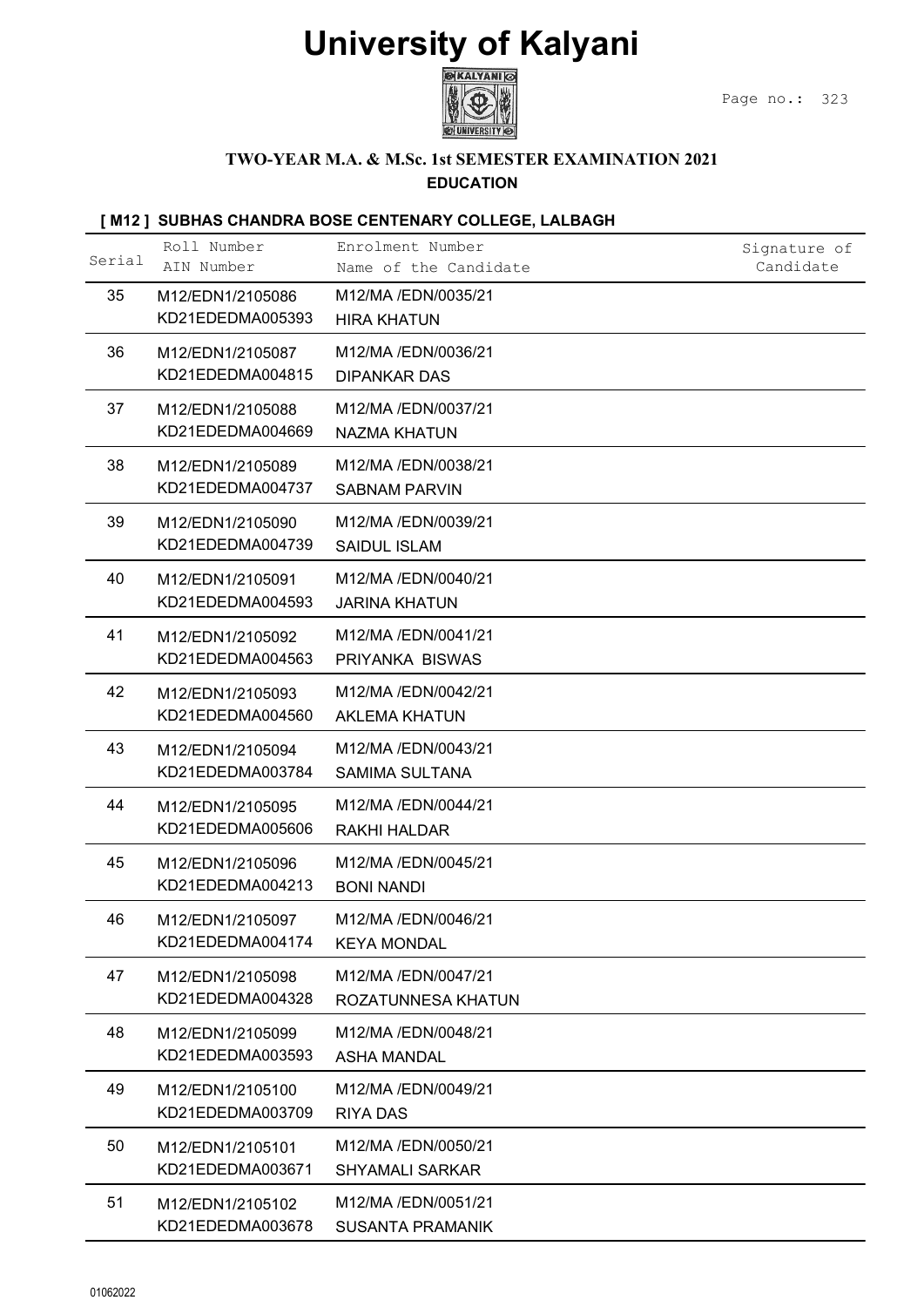

#### TWO-YEAR M.A. & M.Sc. 1st SEMESTER EXAMINATION 2021 EDUCATION

|        |                                      | <b>University of Kalyani</b>                                            |                           |
|--------|--------------------------------------|-------------------------------------------------------------------------|---------------------------|
|        |                                      |                                                                         | Page no.:<br>324          |
|        |                                      | TWO-YEAR M.A. & M.Sc. 1st SEMESTER EXAMINATION 2021<br><b>EDUCATION</b> |                           |
|        |                                      | [M12] SUBHAS CHANDRA BOSE CENTENARY COLLEGE, LALBAGH                    |                           |
| Serial | Roll Number<br>AIN Number            | Enrolment Number<br>Name of the Candidate                               | Signature of<br>Candidate |
| 52     | M12/EDN1/2105103<br>KD21EDEDMA003682 | M12/MA /EDN/0052/21<br><b>SHRABONI DAS</b>                              |                           |
| 53     | M12/EDN1/2105104<br>KD21EDEDMA003584 | M12/MA /EDN/0053/21<br><b>SOUMITA DAS</b>                               |                           |
| 54     | M12/EDN1/2105105<br>KD21EDEDMA003618 | M12/MA /EDN/0054/21<br>PRIYA GUHA                                       |                           |
| 55     | M12/EDN1/2105106<br>KD21EDEDMA003648 | M12/MA /EDN/0055/21<br><b>RESMA KHATUN</b>                              |                           |
| 56     | M12/EDN1/2105107<br>KD21EDEDMA009442 | M12/MA /EDN/0056/21<br><b>SORIFA KHATUN</b>                             |                           |
| 57     | M12/EDN1/2105108<br>KD21EDEDMA006001 | M12/MA /EDN/0057/21<br><b>ARPITA HALDAR</b>                             |                           |
| 58     | M12/EDN1/2105109<br>KD21EDEDMA006028 | M12/MA /EDN/0058/21<br><b>RAKHNA KHATUN</b>                             |                           |
| 59     | M12/EDN1/2105110<br>KD21EDEDMA006047 | M12/MA /EDN/0059/21<br><b>SAHANAJ PARVIN</b>                            |                           |
| 60     | M12/EDN1/2105111<br>KD21EDEDMA006073 | M12/MA /EDN/0060/21<br>NIRUPAMA HALDAR                                  |                           |
| 61     | M12/EDN1/2105112<br>KD21EDEDMA006133 | M12/MA /EDN/0061/21<br><b>MONISHA RAJAK</b>                             |                           |
| 62     | M12/EDN1/2105113<br>KD21EDEDMA006095 | M12/MA /EDN/0062/21<br><b>ANIMA HALDAR</b>                              |                           |
| 63     | M12/EDN1/2105114<br>KD21EDEDMA005962 | M12/MA /EDN/0063/21<br><b>RABIA KHATUN</b>                              |                           |
| 64     | M12/EDN1/2105115<br>KD21EDEDMA006170 | M12/MA /EDN/0064/21<br>ABU AIYUB ANSARI                                 |                           |
| 65     | M12/EDN1/2105116<br>KD21EDEDMA006173 | M12/MA /EDN/0065/21<br><b>SERINA KHATUN</b>                             |                           |
| 66     | M12/EDN1/2105117<br>KD21EDEDMA005783 | M12/MA /EDN/0066/21<br><b>SAKIM SAIKH</b>                               |                           |
| 67     | M12/EDN1/2105118<br>KD21EDEDMA005674 | M12/MA /EDN/0067/21<br><b>MURALI SAIKH</b>                              |                           |
| 68     | M12/EDN1/2105119<br>KD21EDEDMA005863 | M12/MA /EDN/0068/21<br><b>RASHIDA KHATUN</b>                            |                           |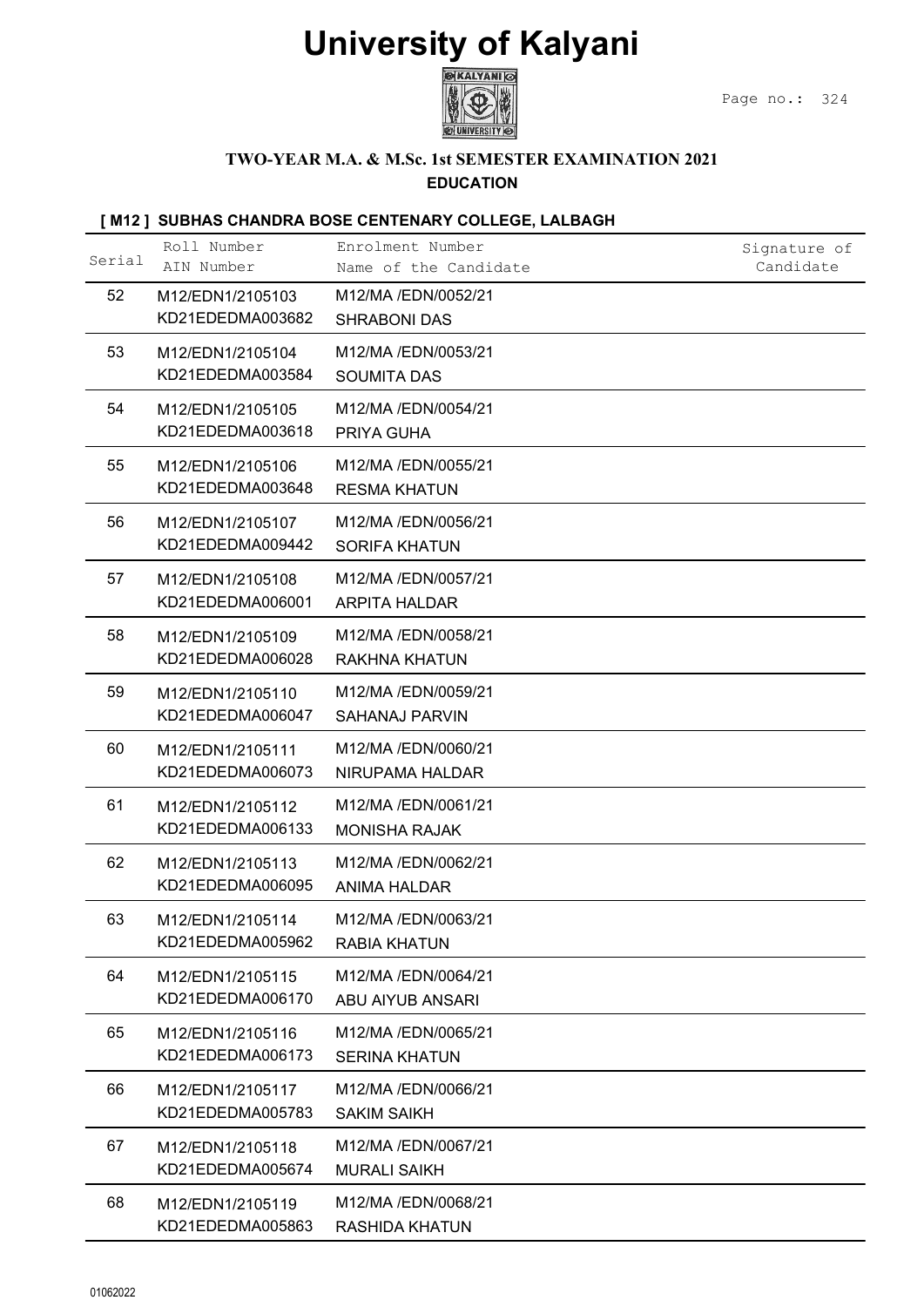

#### TWO-YEAR M.A. & M.Sc. 1st SEMESTER EXAMINATION 2021 EDUCATION

| <b>University of Kalyani</b><br><b>EXALYANI</b><br>Page no.:<br>325<br>TWO-YEAR M.A. & M.Sc. 1st SEMESTER EXAMINATION 2021<br><b>EDUCATION</b><br>[M12] SUBHAS CHANDRA BOSE CENTENARY COLLEGE, LALBAGH<br>Roll Number<br>Enrolment Number<br>Signature of<br>Serial<br>AIN Number<br>Candidate<br>Name of the Candidate<br>69<br>M12/MA /EDN/0069/21<br>M12/EDN1/2105120<br>KD21EDEDMA005576<br><b>MANOAR SK</b><br>70<br>M12/MA/EDN/0070/21<br>M12/EDN1/2105121<br>KD21EDEDMA007039<br><b>AFRIDI SHAIKH</b><br>71<br>M12/MA /EDN/0071/21<br>M12/EDN1/2105122<br>KD21EDEDMA005593<br><b>AMINA KHATUN</b><br>72<br>M12/MA /EDN/0072/21<br>M12/EDN1/2105123<br>KD21EDEDMA006554<br>ROJINA KHATUN<br>73<br>M12/MA /EDN/0073/21<br>M12/EDN1/2105124<br>KD21EDEDMA006491<br><b>TULI SARKAR</b><br>74<br>M12/MA /EDN/0074/21<br>M12/EDN1/2105125<br>KD21EDEDMA006651<br>RAJJAK ALI<br>75<br>M12/MA /EDN/0075/21<br>M12/EDN1/2105126<br>KD21EDEDMA006730<br><b>TUHINA KHATUN</b><br>76<br>M12/MA /EDN/0076/21<br>M12/EDN1/2105127<br>KD21EDEDMA007047<br>EBNE MASUD MANDAL<br>M12/MA /EDN/0077/21<br>77<br>M12/EDN1/2105128<br>KD21EDEDMA006988<br><b>SAMPI GHOSH</b><br>78<br>M12/MA /EDN/0078/21<br>M12/EDN1/2105129<br>KD21EDEDMA008364<br><b>NIKITA DUTTA</b><br>79<br>M12/MA /EDN/0079/21<br>M12/EDN1/2105130<br>KD21EDEDMA008103<br>SOHANA SULTANA<br>M12/MA /EDN/0080/21<br>80<br>M12/EDN1/2105131<br>KD21EDEDMA007595<br>NIBEDITA MONDAL<br>81<br>M12/MA /EDN/0081/21<br>M12/EDN1/2105132<br>KD21EDEDMA008149<br><b>CHAMPA KHATUN</b><br>82<br>M12/MA /EDN/0082/21<br>M12/EDN1/2105133<br>KD21EDEDMA008207<br><b>MAHOMINA KHATUN</b><br>83<br>M12/MA /EDN/0083/21<br>M12/EDN1/2105134<br>KD21EDEDMA008423<br><b>JEMIMA ALAM</b><br>84<br>M12/MA /EDN/0084/21<br>M12/EDN1/2105135<br>KD21EDEDMA008431<br><b>ISHANI ROY</b><br>85<br>M12/MA /EDN/0085/21<br>M12/EDN1/2105136<br>KD21EDEDMA008479<br><b>SELIM REJA</b> | 01062022 |  |  |
|----------------------------------------------------------------------------------------------------------------------------------------------------------------------------------------------------------------------------------------------------------------------------------------------------------------------------------------------------------------------------------------------------------------------------------------------------------------------------------------------------------------------------------------------------------------------------------------------------------------------------------------------------------------------------------------------------------------------------------------------------------------------------------------------------------------------------------------------------------------------------------------------------------------------------------------------------------------------------------------------------------------------------------------------------------------------------------------------------------------------------------------------------------------------------------------------------------------------------------------------------------------------------------------------------------------------------------------------------------------------------------------------------------------------------------------------------------------------------------------------------------------------------------------------------------------------------------------------------------------------------------------------------------------------------------------------------------------------------------------------------------------------------------------------------------------------------------------------------------------------------------------------------------------------|----------|--|--|
|                                                                                                                                                                                                                                                                                                                                                                                                                                                                                                                                                                                                                                                                                                                                                                                                                                                                                                                                                                                                                                                                                                                                                                                                                                                                                                                                                                                                                                                                                                                                                                                                                                                                                                                                                                                                                                                                                                                      |          |  |  |
|                                                                                                                                                                                                                                                                                                                                                                                                                                                                                                                                                                                                                                                                                                                                                                                                                                                                                                                                                                                                                                                                                                                                                                                                                                                                                                                                                                                                                                                                                                                                                                                                                                                                                                                                                                                                                                                                                                                      |          |  |  |
|                                                                                                                                                                                                                                                                                                                                                                                                                                                                                                                                                                                                                                                                                                                                                                                                                                                                                                                                                                                                                                                                                                                                                                                                                                                                                                                                                                                                                                                                                                                                                                                                                                                                                                                                                                                                                                                                                                                      |          |  |  |
|                                                                                                                                                                                                                                                                                                                                                                                                                                                                                                                                                                                                                                                                                                                                                                                                                                                                                                                                                                                                                                                                                                                                                                                                                                                                                                                                                                                                                                                                                                                                                                                                                                                                                                                                                                                                                                                                                                                      |          |  |  |
|                                                                                                                                                                                                                                                                                                                                                                                                                                                                                                                                                                                                                                                                                                                                                                                                                                                                                                                                                                                                                                                                                                                                                                                                                                                                                                                                                                                                                                                                                                                                                                                                                                                                                                                                                                                                                                                                                                                      |          |  |  |
|                                                                                                                                                                                                                                                                                                                                                                                                                                                                                                                                                                                                                                                                                                                                                                                                                                                                                                                                                                                                                                                                                                                                                                                                                                                                                                                                                                                                                                                                                                                                                                                                                                                                                                                                                                                                                                                                                                                      |          |  |  |
|                                                                                                                                                                                                                                                                                                                                                                                                                                                                                                                                                                                                                                                                                                                                                                                                                                                                                                                                                                                                                                                                                                                                                                                                                                                                                                                                                                                                                                                                                                                                                                                                                                                                                                                                                                                                                                                                                                                      |          |  |  |
|                                                                                                                                                                                                                                                                                                                                                                                                                                                                                                                                                                                                                                                                                                                                                                                                                                                                                                                                                                                                                                                                                                                                                                                                                                                                                                                                                                                                                                                                                                                                                                                                                                                                                                                                                                                                                                                                                                                      |          |  |  |
|                                                                                                                                                                                                                                                                                                                                                                                                                                                                                                                                                                                                                                                                                                                                                                                                                                                                                                                                                                                                                                                                                                                                                                                                                                                                                                                                                                                                                                                                                                                                                                                                                                                                                                                                                                                                                                                                                                                      |          |  |  |
|                                                                                                                                                                                                                                                                                                                                                                                                                                                                                                                                                                                                                                                                                                                                                                                                                                                                                                                                                                                                                                                                                                                                                                                                                                                                                                                                                                                                                                                                                                                                                                                                                                                                                                                                                                                                                                                                                                                      |          |  |  |
|                                                                                                                                                                                                                                                                                                                                                                                                                                                                                                                                                                                                                                                                                                                                                                                                                                                                                                                                                                                                                                                                                                                                                                                                                                                                                                                                                                                                                                                                                                                                                                                                                                                                                                                                                                                                                                                                                                                      |          |  |  |
|                                                                                                                                                                                                                                                                                                                                                                                                                                                                                                                                                                                                                                                                                                                                                                                                                                                                                                                                                                                                                                                                                                                                                                                                                                                                                                                                                                                                                                                                                                                                                                                                                                                                                                                                                                                                                                                                                                                      |          |  |  |
|                                                                                                                                                                                                                                                                                                                                                                                                                                                                                                                                                                                                                                                                                                                                                                                                                                                                                                                                                                                                                                                                                                                                                                                                                                                                                                                                                                                                                                                                                                                                                                                                                                                                                                                                                                                                                                                                                                                      |          |  |  |
|                                                                                                                                                                                                                                                                                                                                                                                                                                                                                                                                                                                                                                                                                                                                                                                                                                                                                                                                                                                                                                                                                                                                                                                                                                                                                                                                                                                                                                                                                                                                                                                                                                                                                                                                                                                                                                                                                                                      |          |  |  |
|                                                                                                                                                                                                                                                                                                                                                                                                                                                                                                                                                                                                                                                                                                                                                                                                                                                                                                                                                                                                                                                                                                                                                                                                                                                                                                                                                                                                                                                                                                                                                                                                                                                                                                                                                                                                                                                                                                                      |          |  |  |
|                                                                                                                                                                                                                                                                                                                                                                                                                                                                                                                                                                                                                                                                                                                                                                                                                                                                                                                                                                                                                                                                                                                                                                                                                                                                                                                                                                                                                                                                                                                                                                                                                                                                                                                                                                                                                                                                                                                      |          |  |  |
|                                                                                                                                                                                                                                                                                                                                                                                                                                                                                                                                                                                                                                                                                                                                                                                                                                                                                                                                                                                                                                                                                                                                                                                                                                                                                                                                                                                                                                                                                                                                                                                                                                                                                                                                                                                                                                                                                                                      |          |  |  |
|                                                                                                                                                                                                                                                                                                                                                                                                                                                                                                                                                                                                                                                                                                                                                                                                                                                                                                                                                                                                                                                                                                                                                                                                                                                                                                                                                                                                                                                                                                                                                                                                                                                                                                                                                                                                                                                                                                                      |          |  |  |
|                                                                                                                                                                                                                                                                                                                                                                                                                                                                                                                                                                                                                                                                                                                                                                                                                                                                                                                                                                                                                                                                                                                                                                                                                                                                                                                                                                                                                                                                                                                                                                                                                                                                                                                                                                                                                                                                                                                      |          |  |  |
|                                                                                                                                                                                                                                                                                                                                                                                                                                                                                                                                                                                                                                                                                                                                                                                                                                                                                                                                                                                                                                                                                                                                                                                                                                                                                                                                                                                                                                                                                                                                                                                                                                                                                                                                                                                                                                                                                                                      |          |  |  |
|                                                                                                                                                                                                                                                                                                                                                                                                                                                                                                                                                                                                                                                                                                                                                                                                                                                                                                                                                                                                                                                                                                                                                                                                                                                                                                                                                                                                                                                                                                                                                                                                                                                                                                                                                                                                                                                                                                                      |          |  |  |
|                                                                                                                                                                                                                                                                                                                                                                                                                                                                                                                                                                                                                                                                                                                                                                                                                                                                                                                                                                                                                                                                                                                                                                                                                                                                                                                                                                                                                                                                                                                                                                                                                                                                                                                                                                                                                                                                                                                      |          |  |  |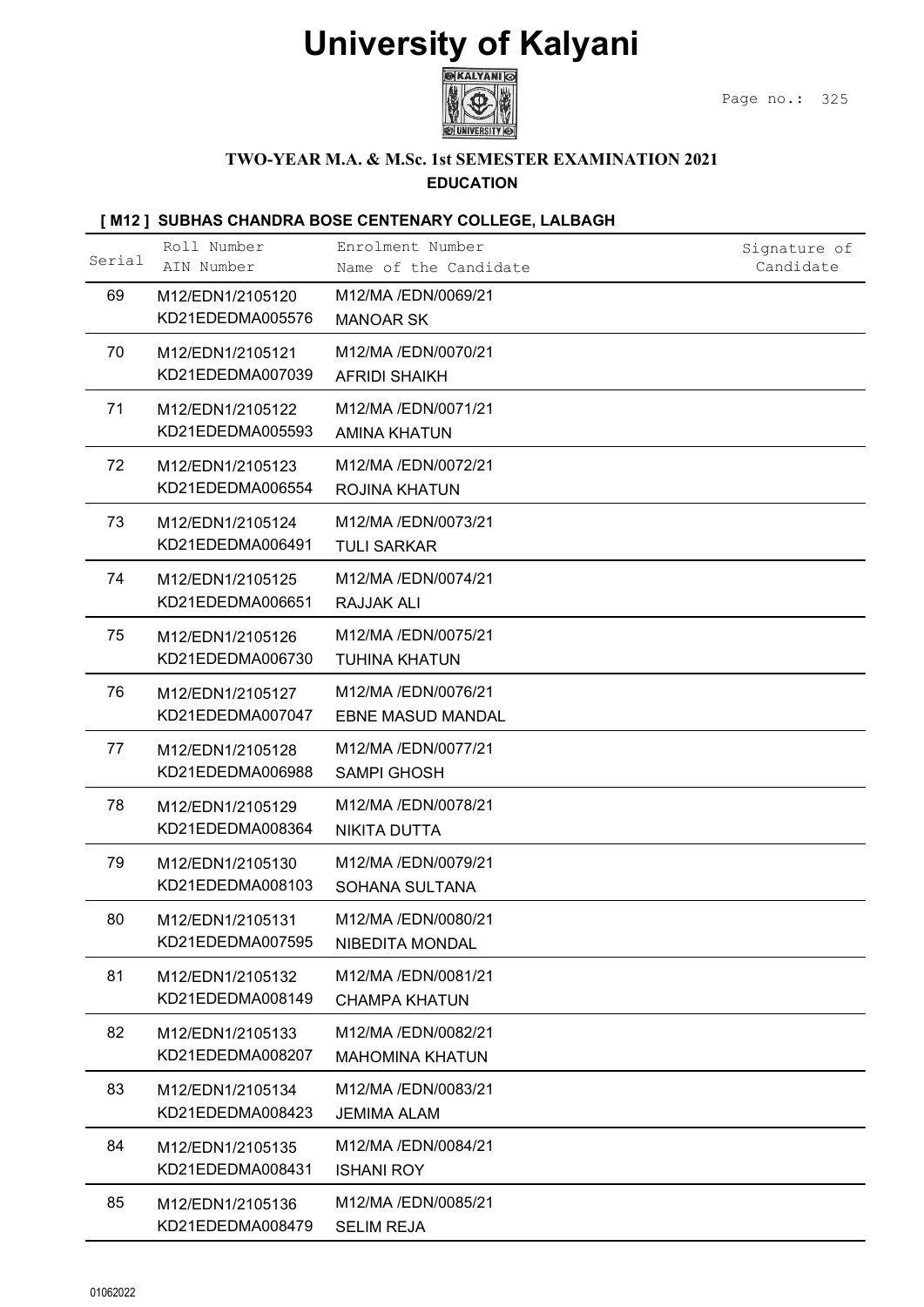

#### TWO-YEAR M.A. & M.Sc. 1st SEMESTER EXAMINATION 2021 EDUCATION

| <b>University of Kalyani</b><br><b>GEXALYANI</b><br>Page no.: 326<br>TWO-YEAR M.A. & M.Sc. 1st SEMESTER EXAMINATION 2021<br><b>EDUCATION</b><br>[M12] SUBHAS CHANDRA BOSE CENTENARY COLLEGE, LALBAGH<br>Roll Number<br>Enrolment Number<br>Signature of<br>Serial<br>AIN Number<br>Candidate<br>Name of the Candidate<br>86<br>M12/MA /EDN/0086/21<br>M12/EDN1/2105137<br>KD21EDEDMA008539<br><b>MD NURE ALOM</b><br>87<br>M12/MA /EDN/0087/21<br>M12/EDN1/2105138<br>KD21EDEDMA008516<br><b>MD DIDARUL ISLAM</b><br>88<br>M12/MA /EDN/0088/21<br>M12/EDN1/2105139<br>KD21EDEDMA008721<br><b>HASINA ANSARI</b><br>89<br>M12/MA /EDN/0089/21<br>M12/EDN1/2105140<br>KD21EDEDMA007216<br><b>ARPITA HALDER</b><br>90<br>M12/MA /EDN/0090/21<br>M12/EDN1/2105141<br>KD21EDEDMA007120<br><b>MANTI SARKAR</b><br>91<br>M12/MA /EDN/0091/21<br>M12/EDN1/2105142<br>KD21EDEDMA007207<br><b>SUFIA KHATUN</b><br>92<br>M12/MA /EDN/0092/21<br>M12/EDN1/2105143<br>KD21EDEDMA008229<br><b>BENOJIR KHATUN</b><br>93<br>M12/MA /EDN/0093/21<br>M12/EDN1/2105144<br>KD21EDEDMA007393<br><b>AMISA KHATUN</b><br>94<br>M12/MA /EDN/0094/21<br>M12/EDN1/2105145<br>KD21EDEDMA007420<br><b>MONIRA KHATUN</b><br>95<br>M12/MA /EDN/0095/21<br>M12/EDN1/2105146<br>KD21EDEDMA007311<br><b>SARJINA KHATUN</b><br>96<br>M12/MA /EDN/0096/21<br>M12/EDN1/2105147<br>KD21EDEDMA007351<br>LIPI ROY<br>97<br>M12/MA /EDN/0097/21<br>M12/EDN1/2105148<br>KD21EDEDMA007369<br>PRIYA MANDAL<br>98<br>M12/MA /EDN/0098/21<br>M12/EDN1/2105149<br>KD21EDEDMA007826<br><b>JULEKHA KHATUN</b><br>99<br>M12/MA /EDN/0099/21<br>M12/EDN1/2105150<br>KD21EDEDMA007760<br><b>MADHUSREE PAUL</b><br>100<br>M12/MA /EDN/0100/21<br>M12/EDN1/2105151<br>KD21EDEDMA007756<br><b>SWARUP MONDAL</b><br>101<br>M12/MA/EDN/0101/21<br>M12/EDN1/2105152<br>KD21EDEDMA007714<br><b>SOUMILI BANIK</b><br>102<br>M12/MA /EDN/0102/21<br>M12/EDN1/2105153<br>KD21EDEDMA007453<br><b>TUHIN MONDAL</b> |          |  |  |
|----------------------------------------------------------------------------------------------------------------------------------------------------------------------------------------------------------------------------------------------------------------------------------------------------------------------------------------------------------------------------------------------------------------------------------------------------------------------------------------------------------------------------------------------------------------------------------------------------------------------------------------------------------------------------------------------------------------------------------------------------------------------------------------------------------------------------------------------------------------------------------------------------------------------------------------------------------------------------------------------------------------------------------------------------------------------------------------------------------------------------------------------------------------------------------------------------------------------------------------------------------------------------------------------------------------------------------------------------------------------------------------------------------------------------------------------------------------------------------------------------------------------------------------------------------------------------------------------------------------------------------------------------------------------------------------------------------------------------------------------------------------------------------------------------------------------------------------------------------------------------------------------------------------------------------------------------|----------|--|--|
|                                                                                                                                                                                                                                                                                                                                                                                                                                                                                                                                                                                                                                                                                                                                                                                                                                                                                                                                                                                                                                                                                                                                                                                                                                                                                                                                                                                                                                                                                                                                                                                                                                                                                                                                                                                                                                                                                                                                                    |          |  |  |
|                                                                                                                                                                                                                                                                                                                                                                                                                                                                                                                                                                                                                                                                                                                                                                                                                                                                                                                                                                                                                                                                                                                                                                                                                                                                                                                                                                                                                                                                                                                                                                                                                                                                                                                                                                                                                                                                                                                                                    |          |  |  |
|                                                                                                                                                                                                                                                                                                                                                                                                                                                                                                                                                                                                                                                                                                                                                                                                                                                                                                                                                                                                                                                                                                                                                                                                                                                                                                                                                                                                                                                                                                                                                                                                                                                                                                                                                                                                                                                                                                                                                    |          |  |  |
|                                                                                                                                                                                                                                                                                                                                                                                                                                                                                                                                                                                                                                                                                                                                                                                                                                                                                                                                                                                                                                                                                                                                                                                                                                                                                                                                                                                                                                                                                                                                                                                                                                                                                                                                                                                                                                                                                                                                                    |          |  |  |
|                                                                                                                                                                                                                                                                                                                                                                                                                                                                                                                                                                                                                                                                                                                                                                                                                                                                                                                                                                                                                                                                                                                                                                                                                                                                                                                                                                                                                                                                                                                                                                                                                                                                                                                                                                                                                                                                                                                                                    |          |  |  |
|                                                                                                                                                                                                                                                                                                                                                                                                                                                                                                                                                                                                                                                                                                                                                                                                                                                                                                                                                                                                                                                                                                                                                                                                                                                                                                                                                                                                                                                                                                                                                                                                                                                                                                                                                                                                                                                                                                                                                    |          |  |  |
|                                                                                                                                                                                                                                                                                                                                                                                                                                                                                                                                                                                                                                                                                                                                                                                                                                                                                                                                                                                                                                                                                                                                                                                                                                                                                                                                                                                                                                                                                                                                                                                                                                                                                                                                                                                                                                                                                                                                                    |          |  |  |
|                                                                                                                                                                                                                                                                                                                                                                                                                                                                                                                                                                                                                                                                                                                                                                                                                                                                                                                                                                                                                                                                                                                                                                                                                                                                                                                                                                                                                                                                                                                                                                                                                                                                                                                                                                                                                                                                                                                                                    |          |  |  |
|                                                                                                                                                                                                                                                                                                                                                                                                                                                                                                                                                                                                                                                                                                                                                                                                                                                                                                                                                                                                                                                                                                                                                                                                                                                                                                                                                                                                                                                                                                                                                                                                                                                                                                                                                                                                                                                                                                                                                    |          |  |  |
|                                                                                                                                                                                                                                                                                                                                                                                                                                                                                                                                                                                                                                                                                                                                                                                                                                                                                                                                                                                                                                                                                                                                                                                                                                                                                                                                                                                                                                                                                                                                                                                                                                                                                                                                                                                                                                                                                                                                                    |          |  |  |
|                                                                                                                                                                                                                                                                                                                                                                                                                                                                                                                                                                                                                                                                                                                                                                                                                                                                                                                                                                                                                                                                                                                                                                                                                                                                                                                                                                                                                                                                                                                                                                                                                                                                                                                                                                                                                                                                                                                                                    |          |  |  |
|                                                                                                                                                                                                                                                                                                                                                                                                                                                                                                                                                                                                                                                                                                                                                                                                                                                                                                                                                                                                                                                                                                                                                                                                                                                                                                                                                                                                                                                                                                                                                                                                                                                                                                                                                                                                                                                                                                                                                    |          |  |  |
|                                                                                                                                                                                                                                                                                                                                                                                                                                                                                                                                                                                                                                                                                                                                                                                                                                                                                                                                                                                                                                                                                                                                                                                                                                                                                                                                                                                                                                                                                                                                                                                                                                                                                                                                                                                                                                                                                                                                                    |          |  |  |
|                                                                                                                                                                                                                                                                                                                                                                                                                                                                                                                                                                                                                                                                                                                                                                                                                                                                                                                                                                                                                                                                                                                                                                                                                                                                                                                                                                                                                                                                                                                                                                                                                                                                                                                                                                                                                                                                                                                                                    |          |  |  |
|                                                                                                                                                                                                                                                                                                                                                                                                                                                                                                                                                                                                                                                                                                                                                                                                                                                                                                                                                                                                                                                                                                                                                                                                                                                                                                                                                                                                                                                                                                                                                                                                                                                                                                                                                                                                                                                                                                                                                    |          |  |  |
|                                                                                                                                                                                                                                                                                                                                                                                                                                                                                                                                                                                                                                                                                                                                                                                                                                                                                                                                                                                                                                                                                                                                                                                                                                                                                                                                                                                                                                                                                                                                                                                                                                                                                                                                                                                                                                                                                                                                                    |          |  |  |
|                                                                                                                                                                                                                                                                                                                                                                                                                                                                                                                                                                                                                                                                                                                                                                                                                                                                                                                                                                                                                                                                                                                                                                                                                                                                                                                                                                                                                                                                                                                                                                                                                                                                                                                                                                                                                                                                                                                                                    |          |  |  |
|                                                                                                                                                                                                                                                                                                                                                                                                                                                                                                                                                                                                                                                                                                                                                                                                                                                                                                                                                                                                                                                                                                                                                                                                                                                                                                                                                                                                                                                                                                                                                                                                                                                                                                                                                                                                                                                                                                                                                    |          |  |  |
|                                                                                                                                                                                                                                                                                                                                                                                                                                                                                                                                                                                                                                                                                                                                                                                                                                                                                                                                                                                                                                                                                                                                                                                                                                                                                                                                                                                                                                                                                                                                                                                                                                                                                                                                                                                                                                                                                                                                                    |          |  |  |
|                                                                                                                                                                                                                                                                                                                                                                                                                                                                                                                                                                                                                                                                                                                                                                                                                                                                                                                                                                                                                                                                                                                                                                                                                                                                                                                                                                                                                                                                                                                                                                                                                                                                                                                                                                                                                                                                                                                                                    |          |  |  |
|                                                                                                                                                                                                                                                                                                                                                                                                                                                                                                                                                                                                                                                                                                                                                                                                                                                                                                                                                                                                                                                                                                                                                                                                                                                                                                                                                                                                                                                                                                                                                                                                                                                                                                                                                                                                                                                                                                                                                    |          |  |  |
|                                                                                                                                                                                                                                                                                                                                                                                                                                                                                                                                                                                                                                                                                                                                                                                                                                                                                                                                                                                                                                                                                                                                                                                                                                                                                                                                                                                                                                                                                                                                                                                                                                                                                                                                                                                                                                                                                                                                                    |          |  |  |
|                                                                                                                                                                                                                                                                                                                                                                                                                                                                                                                                                                                                                                                                                                                                                                                                                                                                                                                                                                                                                                                                                                                                                                                                                                                                                                                                                                                                                                                                                                                                                                                                                                                                                                                                                                                                                                                                                                                                                    | 01062022 |  |  |
|                                                                                                                                                                                                                                                                                                                                                                                                                                                                                                                                                                                                                                                                                                                                                                                                                                                                                                                                                                                                                                                                                                                                                                                                                                                                                                                                                                                                                                                                                                                                                                                                                                                                                                                                                                                                                                                                                                                                                    |          |  |  |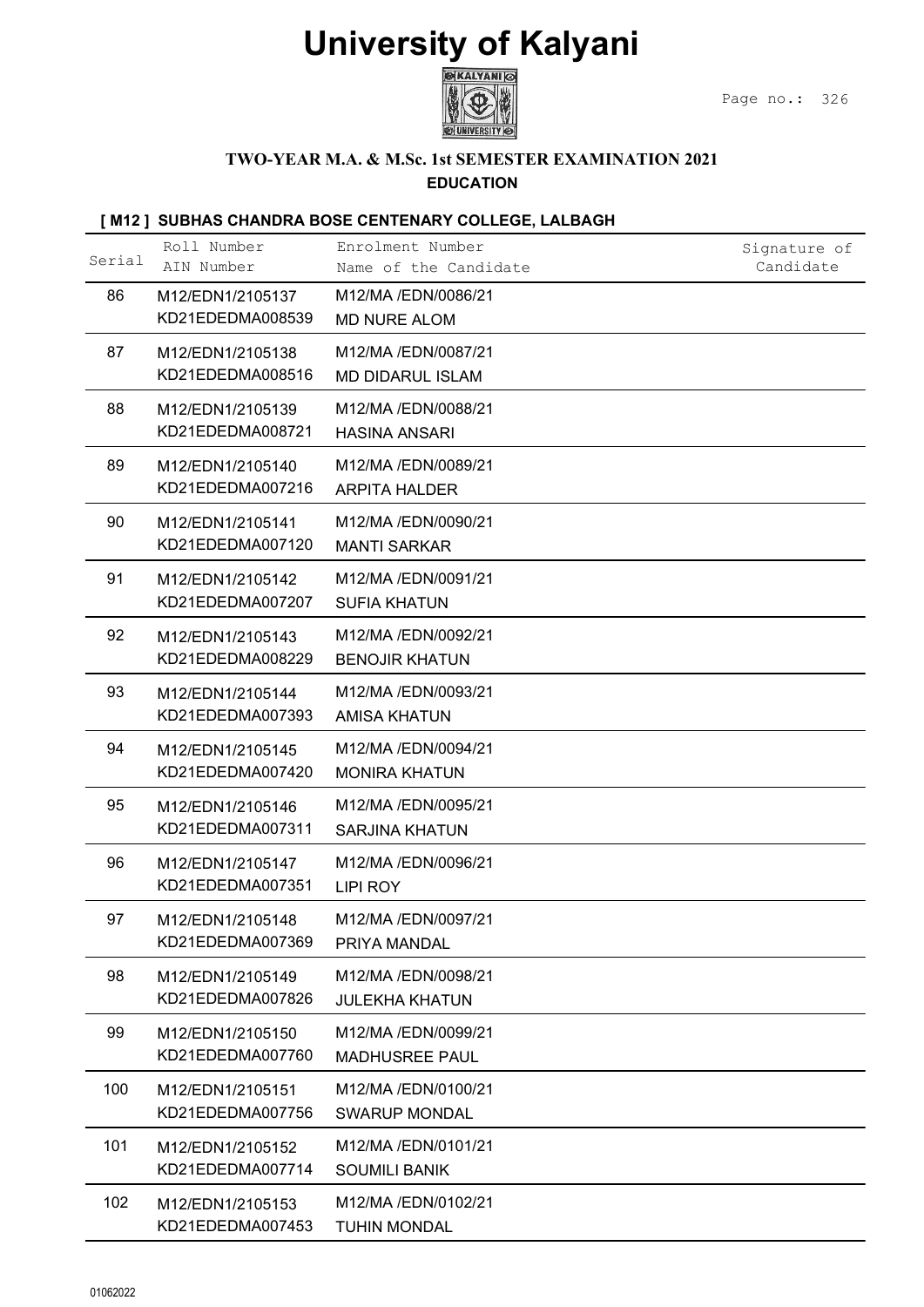

#### TWO-YEAR M.A. & M.Sc. 1st SEMESTER EXAMINATION 2021 EDUCATION

|          |                                      | <b>University of Kalyani</b><br><b>GKALYANI</b>                          |               |
|----------|--------------------------------------|--------------------------------------------------------------------------|---------------|
|          |                                      | <b>TWO-YEAR M.A. &amp; M.Sc. 1st SEMESTER EXAMINATION 2021</b>           | Page no.: 327 |
|          |                                      | <b>EDUCATION</b>                                                         |               |
|          | Roll Number                          | [M12] SUBHAS CHANDRA BOSE CENTENARY COLLEGE, LALBAGH<br>Enrolment Number | Signature of  |
| Serial   | AIN Number                           | Name of the Candidate                                                    | Candidate     |
| 103      | M12/EDN1/2105154<br>KD21EDEDMA012402 | M12/MA /EDN/0103/21<br><b>WAHIDA KHATUN</b>                              |               |
| 104      | M12/EDN1/2105155<br>KD21EDEDMA007466 | M12/MA /EDN/0104/21<br><b>INDRANI RAKSHIT</b>                            |               |
| 105      | M12/EDN1/2105156<br>KD21EDEDMA007674 | M12/MA /EDN/0105/21<br>NILANJANA BHOWMIK                                 |               |
| 106      | M12/EDN1/2105157<br>KD21EDEDMA007645 | M12/MA /EDN/0106/21<br><b>NURNESHA KHATUN</b>                            |               |
| 107      | M12/EDN1/2105158<br>KD21EDEDMA010061 | M12/MA /EDN/0107/21<br>PRIYANKA GHOSH                                    |               |
| 108      | M12/EDN1/2105159<br>KD21EDEDMA009388 | M12/MA /EDN/0108/21<br><b>HAINES</b>                                     |               |
| 109      | M12/EDN1/2105160<br>KD21EDEDMA009742 | M12/MA /EDN/0109/21<br>PUJA HALDER                                       |               |
| 110      | M12/EDN1/2105161<br>KD21EDEDMA008824 | M12/MA/EDN/0110/21<br><b>SAMRAT SK</b>                                   |               |
| 111      | M12/EDN1/2105162<br>KD21EDEDMA008842 | M12/MA /EDN/0111/21<br><b>JOHORA KHATUN</b>                              |               |
| 112      | M12/EDN1/2105163<br>KD21EDEDMA010010 | M12/MA /EDN/0112/21<br><b>MANASHI SAHA</b>                               |               |
| 113      | M12/EDN1/2105164<br>KD21EDEDMA009343 | M12/MA /EDN/0113/21<br><b>NASIMA KHATUN</b>                              |               |
| 114      | M12/EDN1/2105165<br>KD21EDEDMA009524 | M12/MA /EDN/0114/21<br><b>PRITY SARKAR</b>                               |               |
| 115      | M12/EDN1/2105166<br>KD21EDEDMA010049 | M12/MA /EDN/0115/21<br>RAJA SARKAR                                       |               |
| 116      | M12/EDN1/2105167<br>KD21EDEDMA010124 | M12/MA /EDN/0116/21<br><b>ASHIA KHATUN</b>                               |               |
| 117      | M12/EDN1/2105168<br>KD21EDEDMA010012 | M12/MA /EDN/0117/21<br><b>SANTANU SARKAR</b>                             |               |
| 118      | M12/EDN1/2105169<br>KD21EDEDMA010165 | M12/MA /EDN/0118/21<br><b>SUJON MONDAL</b>                               |               |
| 119      | M12/EDN1/2105170<br>KD21EDEDMA010239 | M12/MA /EDN/0119/21<br><b>AFROJ ANSARI</b>                               |               |
|          |                                      |                                                                          |               |
| 01062022 |                                      |                                                                          |               |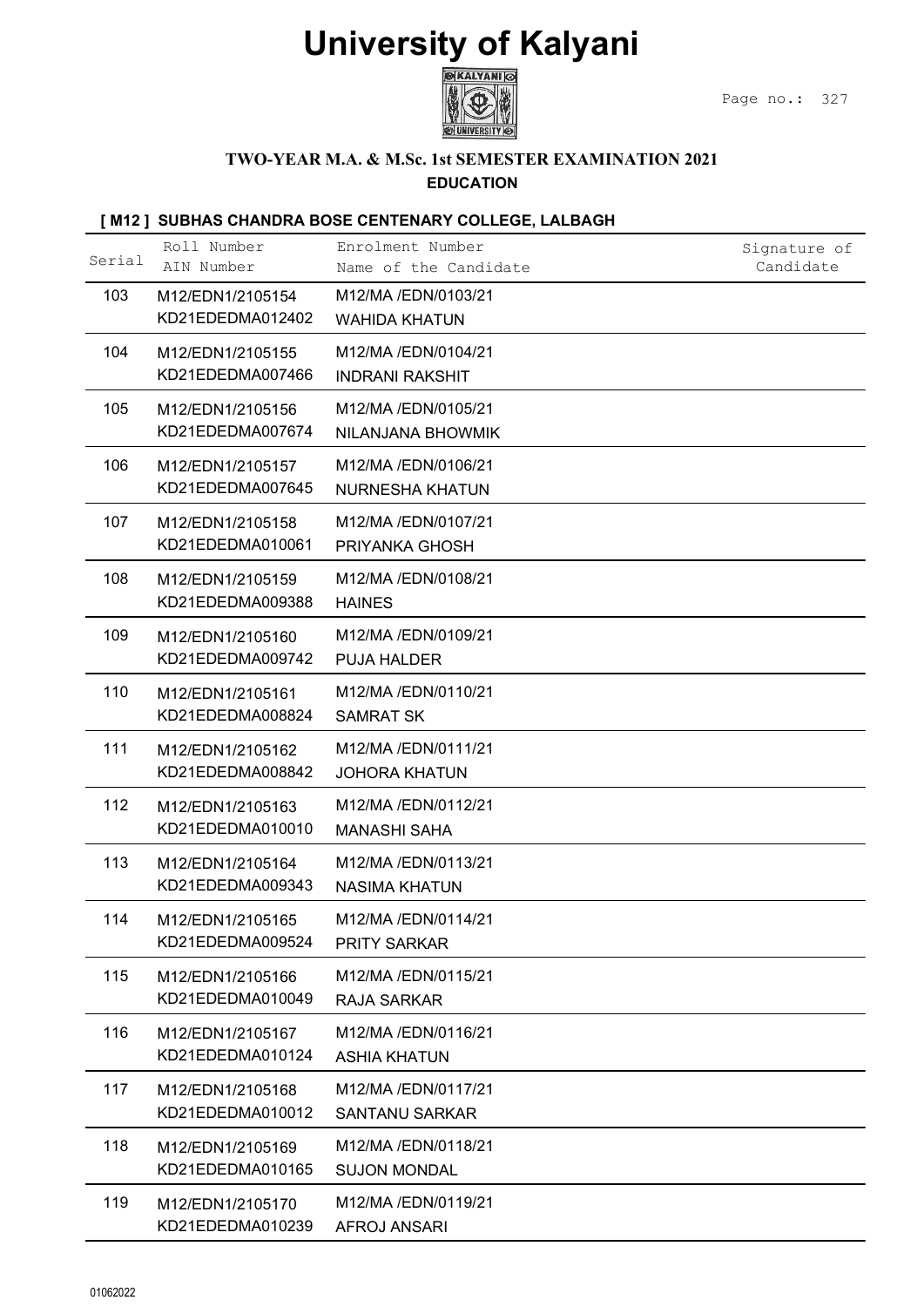

### TWO-YEAR M.A. & M.Sc. 1st SEMESTER EXAMINATION 2021

### EDUCATION

|          |                                      | <b>University of Kalyani</b><br><b>GKALYANI</b>      |                           |
|----------|--------------------------------------|------------------------------------------------------|---------------------------|
|          |                                      | TWO-YEAR M.A. & M.Sc. 1st SEMESTER EXAMINATION 2021  | Page no.: 328             |
|          |                                      | <b>EDUCATION</b>                                     |                           |
|          |                                      | [M12] SUBHAS CHANDRA BOSE CENTENARY COLLEGE, LALBAGH |                           |
| Serial   | Roll Number<br>AIN Number            | Enrolment Number<br>Name of the Candidate            | Signature of<br>Candidate |
| 120      | M12/EDN1/2105171<br>KD21EDEDMA010528 | M12/MA /EDN/0120/21<br><b>MALLIKA KHATUN</b>         |                           |
| 121      | M12/EDN1/2105172<br>KD21EDEDMA010493 | M12/MA /EDN/0121/21<br><b>BIJOY MONDAL</b>           |                           |
| 122      | M12/EDN1/2105173<br>KD21EDEDMA010356 | M12/MA /EDN/0122/21<br><b>SAMIMA KHATUN</b>          |                           |
| 123      | M12/EDN1/2105174<br>KD21EDEDMA010777 | M12/MA /EDN/0123/21<br><b>RUPA HALDER</b>            |                           |
| 124      | M12/EDN1/2105175<br>KD21EDEDMA000809 | M12/MA /EDN/0124/21<br><b>HABIB HASSAN</b>           |                           |
| 125      | M12/EDN1/2105176<br>KD21EDEDMA000815 | M12/MA /EDN/0125/21                                  |                           |
| 126      | M12/EDN1/2105177                     | <b>ABDUL WAZID</b><br>M12/MA /EDN/0126/21            |                           |
| 127      | KD21EDEDMA000565<br>M12/EDN1/2105178 | SAHADOT SK<br>M12/MA /EDN/0127/21                    |                           |
|          | KD21EDEDMA000499                     | <b>BABU SK</b>                                       |                           |
| 128      | M12/EDN1/2105179<br>KD21EDEDMA003371 | M12/MA /EDN/0128/21<br><b>MANIK SK</b>               |                           |
| 129      | M12/EDN1/2105180<br>KD21EDEDMA000758 | M12/MA /EDN/0129/21<br><b>MD JAHANGIR</b>            |                           |
| 130      | M12/EDN1/2105181<br>KD21EDEDMA001139 | M12/MA /EDN/0130/21<br><b>MONJUSHA GHOSH</b>         |                           |
| 131      | M12/EDN1/2105182<br>KD21EDEDMA000936 | M12/MA /EDN/0131/21<br><b>RASEL MONDAL</b>           |                           |
| 132      | M12/EDN1/2105183<br>KD21EDEDMA001416 | M12/MA /EDN/0132/21<br><b>SANTU GHOSHAL</b>          |                           |
| 133      | M12/EDN1/2105184                     | M12/MA /EDN/0133/21                                  |                           |
| 134      | KD21EDEDMA003547<br>M12/EDN1/2105185 | <b>MANABI RAHA</b><br>M12/MA /EDN/0134/21            |                           |
| 135      | KD21EDEDMA001167<br>M12/EDN1/2105186 | <b>KHADIJA KHATUN</b><br>M12/MA /EDN/0135/21         |                           |
| 136      | KD21EDEDMA001621<br>M12/EDN1/2105187 | <b>HOQUE SAHEB</b><br>M12/MA /EDN/0136/21            |                           |
|          | KD21EDEDMA001299                     | <b>SAKIL ANSARI</b>                                  |                           |
|          |                                      |                                                      |                           |
| 01062022 |                                      |                                                      |                           |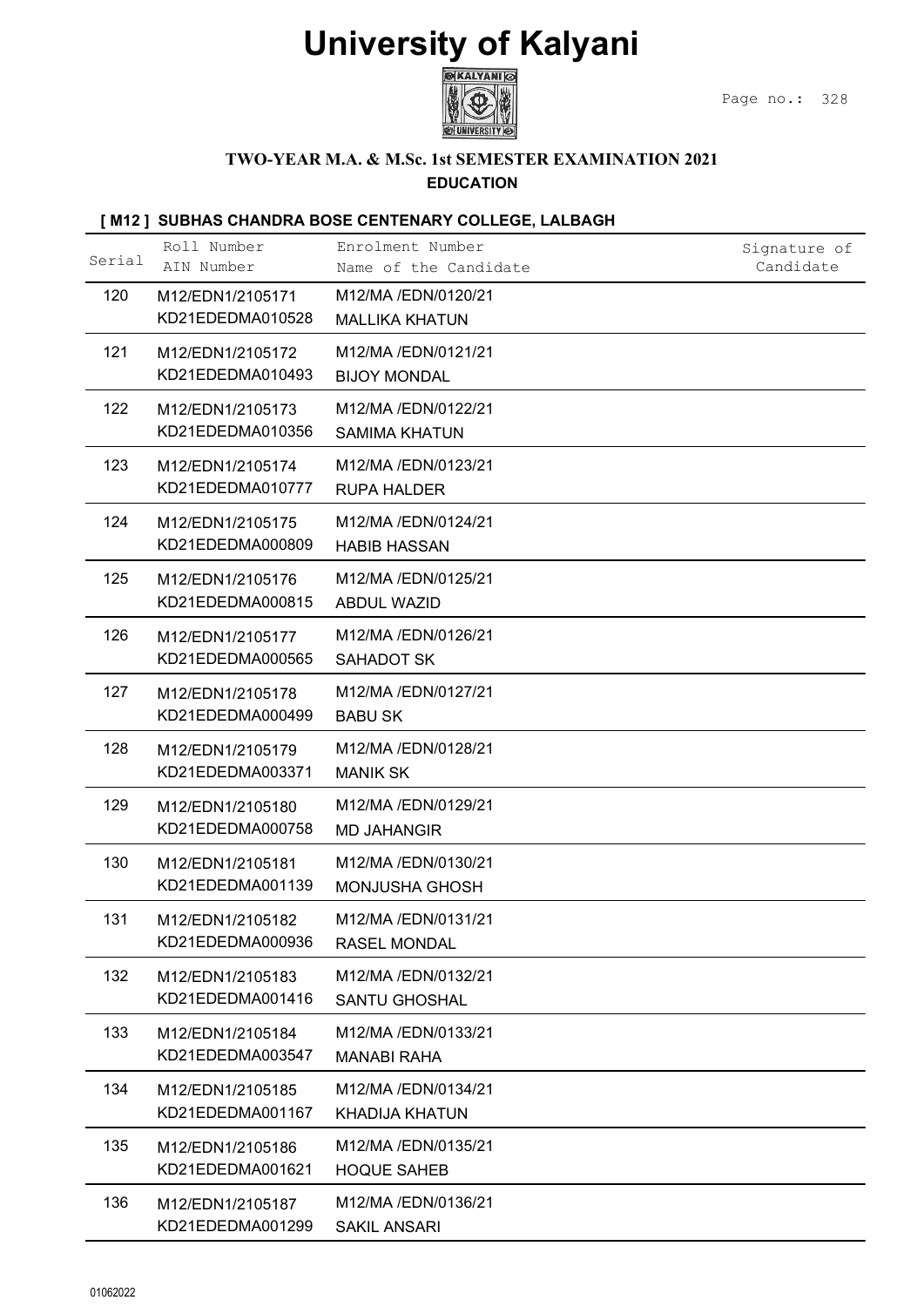

### TWO-YEAR M.A. & M.Sc. 1st SEMESTER EXAMINATION 2021

### EDUCATION

| <b>University of Kalyani</b><br><b>GEXALYANI</b><br>Page no.: 329<br>TWO-YEAR M.A. & M.Sc. 1st SEMESTER EXAMINATION 2021<br><b>EDUCATION</b><br>[M12] SUBHAS CHANDRA BOSE CENTENARY COLLEGE, LALBAGH<br>Roll Number<br>Enrolment Number<br>Signature of<br>Serial<br>AIN Number<br>Candidate<br>Name of the Candidate<br>137<br>M12/MA /EDN/0137/21<br>M12/EDN1/2105188<br>KD21EDEDMA001672<br>PRIYANKA MONDAL<br>138<br>M12/MA /EDN/0138/21<br>M12/EDN1/2105189<br>KD21EDEDMA001553<br><b>JALEMA KHATUN</b><br>139<br>M12/MA /EDN/0139/21<br>M12/EDN1/2105190<br>KD21EDEDMA001817<br><b>RIMA GHOSH</b><br>140<br>M12/MA /EDN/0140/21<br>M12/EDN1/2105191<br>KD21EDEDMA012490<br>SUBHENDU MONDAL<br>141<br>M12/MA /EDN/0141/21<br>M12/EDN1/2105192<br>KD21EDEDMA002351<br><b>WAJED ALI</b><br>142<br>M12/MA /EDN/0142/21<br>M12/EDN1/2105193<br>KD21EDEDMA002501<br>BEGUM JINNAT UN NESHA<br>143<br>M12/MA /EDN/0143/21<br>M12/EDN1/2105194<br>KD21EDEDMA002892<br><b>MOLLIKA KHATUN</b><br>M12/MA /EDN/0144/21<br>144<br>M12/EDN1/2105195<br>KD21EDEDMA003293<br><b>KEYA KHATUN</b><br>145<br>M12/MA /EDN/0145/21<br>M12/EDN1/2105196<br>KD21EDEDMA003222<br><b>SONIA KHATUN</b><br>146<br>M12/MA /EDN/0146/21<br>M12/EDN1/2105197<br>KD21EDEDMA003229<br>RAJOSREE BANERJEE<br>147<br>M12/MA /EDN/0147/21<br>M12/EDN1/2105198<br>KD21EDEDMA003120<br><b>DILRUBA KHATUN</b><br>148<br>M12/MA /EDN/0148/21<br>M12/EDN1/2105199<br>KD21EDEDMA003239<br>SANGITA SWARNAKAR<br>149<br>M12/MA /EDN/0149/21<br>M12/EDN1/2105200<br>KD21EDEDMA002502<br><b>NAJIYA KHATUN</b><br>150<br>M12/MA /EDN/0150/21<br>M12/EDN1/2105201<br>KD21EDEDMA002537<br><b>SUKTARA KHATUN</b><br>151<br>M12/MA /EDN/0151/21<br>M12/EDN1/2105202<br>KD21EDEDMA002839<br><b>ASIRUL SK</b><br>152<br>M12/MA /EDN/0152/21<br>M12/EDN1/2105203<br>KD21EDEDMA002843<br><b>ESHIKA SARKAR</b><br>153<br>M12/MA /EDN/0153/21<br>M12/EDN1/2105204 | KD21EDEDMA002803<br><b>BARNALI SAHA</b> |          |  |  |
|---------------------------------------------------------------------------------------------------------------------------------------------------------------------------------------------------------------------------------------------------------------------------------------------------------------------------------------------------------------------------------------------------------------------------------------------------------------------------------------------------------------------------------------------------------------------------------------------------------------------------------------------------------------------------------------------------------------------------------------------------------------------------------------------------------------------------------------------------------------------------------------------------------------------------------------------------------------------------------------------------------------------------------------------------------------------------------------------------------------------------------------------------------------------------------------------------------------------------------------------------------------------------------------------------------------------------------------------------------------------------------------------------------------------------------------------------------------------------------------------------------------------------------------------------------------------------------------------------------------------------------------------------------------------------------------------------------------------------------------------------------------------------------------------------------------------------------------------------------------------------------------------------------------|-----------------------------------------|----------|--|--|
|                                                                                                                                                                                                                                                                                                                                                                                                                                                                                                                                                                                                                                                                                                                                                                                                                                                                                                                                                                                                                                                                                                                                                                                                                                                                                                                                                                                                                                                                                                                                                                                                                                                                                                                                                                                                                                                                                                               |                                         |          |  |  |
|                                                                                                                                                                                                                                                                                                                                                                                                                                                                                                                                                                                                                                                                                                                                                                                                                                                                                                                                                                                                                                                                                                                                                                                                                                                                                                                                                                                                                                                                                                                                                                                                                                                                                                                                                                                                                                                                                                               |                                         |          |  |  |
|                                                                                                                                                                                                                                                                                                                                                                                                                                                                                                                                                                                                                                                                                                                                                                                                                                                                                                                                                                                                                                                                                                                                                                                                                                                                                                                                                                                                                                                                                                                                                                                                                                                                                                                                                                                                                                                                                                               |                                         |          |  |  |
|                                                                                                                                                                                                                                                                                                                                                                                                                                                                                                                                                                                                                                                                                                                                                                                                                                                                                                                                                                                                                                                                                                                                                                                                                                                                                                                                                                                                                                                                                                                                                                                                                                                                                                                                                                                                                                                                                                               |                                         |          |  |  |
|                                                                                                                                                                                                                                                                                                                                                                                                                                                                                                                                                                                                                                                                                                                                                                                                                                                                                                                                                                                                                                                                                                                                                                                                                                                                                                                                                                                                                                                                                                                                                                                                                                                                                                                                                                                                                                                                                                               |                                         |          |  |  |
|                                                                                                                                                                                                                                                                                                                                                                                                                                                                                                                                                                                                                                                                                                                                                                                                                                                                                                                                                                                                                                                                                                                                                                                                                                                                                                                                                                                                                                                                                                                                                                                                                                                                                                                                                                                                                                                                                                               |                                         |          |  |  |
|                                                                                                                                                                                                                                                                                                                                                                                                                                                                                                                                                                                                                                                                                                                                                                                                                                                                                                                                                                                                                                                                                                                                                                                                                                                                                                                                                                                                                                                                                                                                                                                                                                                                                                                                                                                                                                                                                                               |                                         |          |  |  |
|                                                                                                                                                                                                                                                                                                                                                                                                                                                                                                                                                                                                                                                                                                                                                                                                                                                                                                                                                                                                                                                                                                                                                                                                                                                                                                                                                                                                                                                                                                                                                                                                                                                                                                                                                                                                                                                                                                               |                                         |          |  |  |
|                                                                                                                                                                                                                                                                                                                                                                                                                                                                                                                                                                                                                                                                                                                                                                                                                                                                                                                                                                                                                                                                                                                                                                                                                                                                                                                                                                                                                                                                                                                                                                                                                                                                                                                                                                                                                                                                                                               |                                         |          |  |  |
|                                                                                                                                                                                                                                                                                                                                                                                                                                                                                                                                                                                                                                                                                                                                                                                                                                                                                                                                                                                                                                                                                                                                                                                                                                                                                                                                                                                                                                                                                                                                                                                                                                                                                                                                                                                                                                                                                                               |                                         |          |  |  |
|                                                                                                                                                                                                                                                                                                                                                                                                                                                                                                                                                                                                                                                                                                                                                                                                                                                                                                                                                                                                                                                                                                                                                                                                                                                                                                                                                                                                                                                                                                                                                                                                                                                                                                                                                                                                                                                                                                               |                                         |          |  |  |
|                                                                                                                                                                                                                                                                                                                                                                                                                                                                                                                                                                                                                                                                                                                                                                                                                                                                                                                                                                                                                                                                                                                                                                                                                                                                                                                                                                                                                                                                                                                                                                                                                                                                                                                                                                                                                                                                                                               |                                         |          |  |  |
|                                                                                                                                                                                                                                                                                                                                                                                                                                                                                                                                                                                                                                                                                                                                                                                                                                                                                                                                                                                                                                                                                                                                                                                                                                                                                                                                                                                                                                                                                                                                                                                                                                                                                                                                                                                                                                                                                                               |                                         |          |  |  |
|                                                                                                                                                                                                                                                                                                                                                                                                                                                                                                                                                                                                                                                                                                                                                                                                                                                                                                                                                                                                                                                                                                                                                                                                                                                                                                                                                                                                                                                                                                                                                                                                                                                                                                                                                                                                                                                                                                               |                                         |          |  |  |
|                                                                                                                                                                                                                                                                                                                                                                                                                                                                                                                                                                                                                                                                                                                                                                                                                                                                                                                                                                                                                                                                                                                                                                                                                                                                                                                                                                                                                                                                                                                                                                                                                                                                                                                                                                                                                                                                                                               |                                         |          |  |  |
|                                                                                                                                                                                                                                                                                                                                                                                                                                                                                                                                                                                                                                                                                                                                                                                                                                                                                                                                                                                                                                                                                                                                                                                                                                                                                                                                                                                                                                                                                                                                                                                                                                                                                                                                                                                                                                                                                                               |                                         |          |  |  |
|                                                                                                                                                                                                                                                                                                                                                                                                                                                                                                                                                                                                                                                                                                                                                                                                                                                                                                                                                                                                                                                                                                                                                                                                                                                                                                                                                                                                                                                                                                                                                                                                                                                                                                                                                                                                                                                                                                               |                                         |          |  |  |
|                                                                                                                                                                                                                                                                                                                                                                                                                                                                                                                                                                                                                                                                                                                                                                                                                                                                                                                                                                                                                                                                                                                                                                                                                                                                                                                                                                                                                                                                                                                                                                                                                                                                                                                                                                                                                                                                                                               |                                         |          |  |  |
|                                                                                                                                                                                                                                                                                                                                                                                                                                                                                                                                                                                                                                                                                                                                                                                                                                                                                                                                                                                                                                                                                                                                                                                                                                                                                                                                                                                                                                                                                                                                                                                                                                                                                                                                                                                                                                                                                                               |                                         |          |  |  |
|                                                                                                                                                                                                                                                                                                                                                                                                                                                                                                                                                                                                                                                                                                                                                                                                                                                                                                                                                                                                                                                                                                                                                                                                                                                                                                                                                                                                                                                                                                                                                                                                                                                                                                                                                                                                                                                                                                               |                                         |          |  |  |
|                                                                                                                                                                                                                                                                                                                                                                                                                                                                                                                                                                                                                                                                                                                                                                                                                                                                                                                                                                                                                                                                                                                                                                                                                                                                                                                                                                                                                                                                                                                                                                                                                                                                                                                                                                                                                                                                                                               |                                         |          |  |  |
|                                                                                                                                                                                                                                                                                                                                                                                                                                                                                                                                                                                                                                                                                                                                                                                                                                                                                                                                                                                                                                                                                                                                                                                                                                                                                                                                                                                                                                                                                                                                                                                                                                                                                                                                                                                                                                                                                                               |                                         | 01062022 |  |  |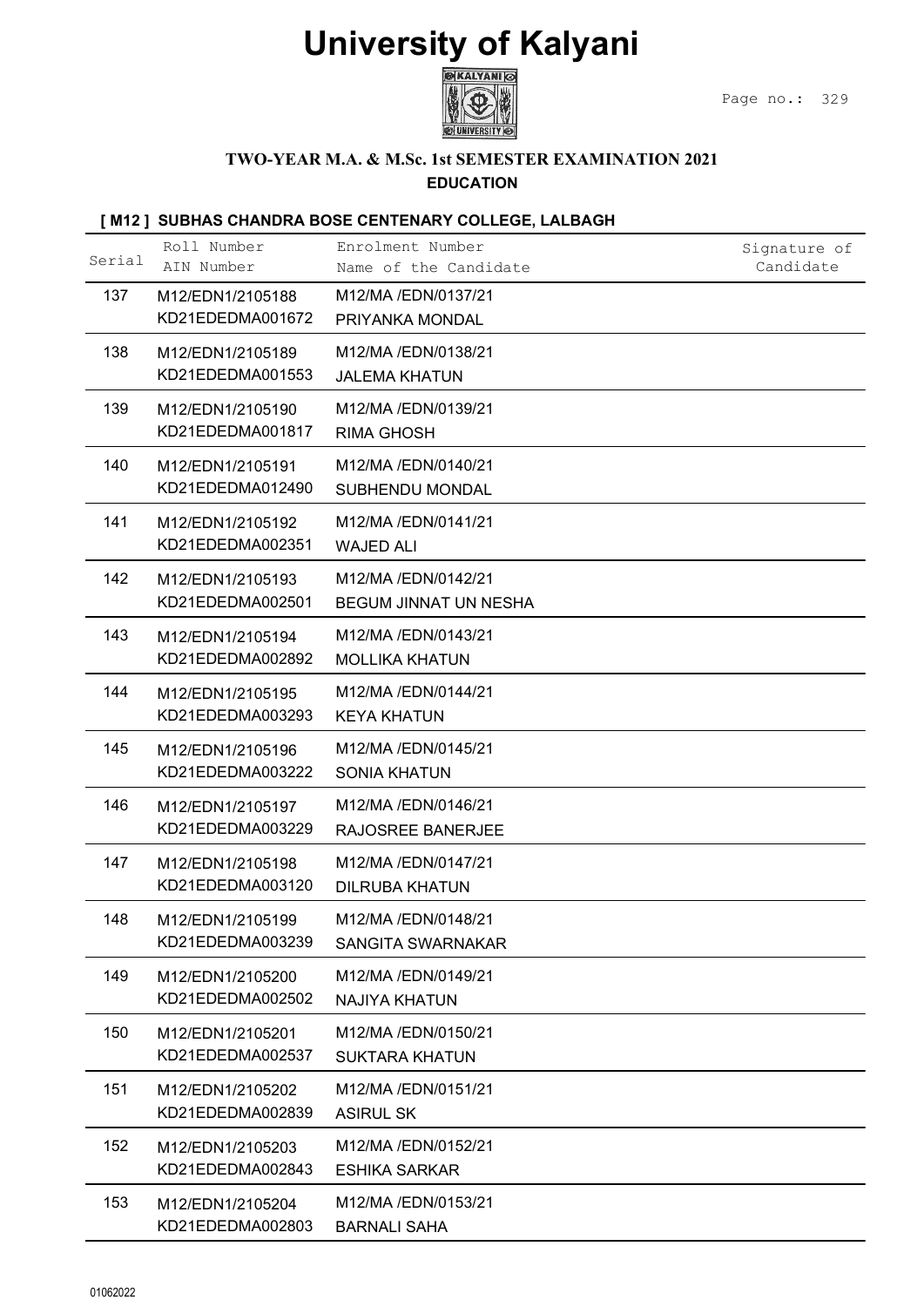

### TWO-YEAR M.A. & M.Sc. 1st SEMESTER EXAMINATION 2021

### EDUCATION

|        |                                      | <b>University of Kalyani</b><br><b>EXALYANI</b>                         |                           |
|--------|--------------------------------------|-------------------------------------------------------------------------|---------------------------|
|        |                                      |                                                                         | Page no.:<br>330          |
|        |                                      | TWO-YEAR M.A. & M.Sc. 1st SEMESTER EXAMINATION 2021<br><b>EDUCATION</b> |                           |
|        |                                      | [M12] SUBHAS CHANDRA BOSE CENTENARY COLLEGE, LALBAGH                    |                           |
| Serial | Roll Number<br>AIN Number            | Enrolment Number<br>Name of the Candidate                               | Signature of<br>Candidate |
| 154    | M12/EDN1/2105205<br>KD21EDEDMA002652 | M12/MA /EDN/0154/21<br><b>KAJOLA KHATUN</b>                             |                           |
| 155    | M12/EDN1/2105206<br>KD21EDEDMA014015 | M12/MA /EDN/0155/21<br>SAHIDUL ISLAM                                    |                           |
| 156    | M12/EDN1/2105207<br>KD21EDEDMA015137 | M12/MA /EDN/0156/21<br>POLIARA KHATUN                                   |                           |
| 157    | M12/EDN1/2105208<br>KD21EDEDMA004528 | M12/MA /EDN/0157/21<br>PAPIA GHOSH                                      |                           |
| 158    | M12/EDN1/2105209<br>KD21EDEDMA010045 | M12/MA /EDN/0158/21<br><b>KARIMA KHATUN</b>                             |                           |
| 159    | M12/EDN1/2105210<br>KD21EDEDMA008503 | M12/MA /EDN/0159/21<br><b>SOMA GHOSH</b>                                |                           |
| 160    | M12/EDN1/2105211<br>KD21EDEDMA008923 | M12/MA /EDN/0160/21<br><b>JAHIRUN KHATUN</b>                            |                           |
| 161    | M12/EDN1/2105212<br>KD21EDEDMA009650 | M12/MA /EDN/0161/21<br><b>TARIKUL ISLAM</b>                             |                           |
| 162    | M12/EDN1/2105213<br>KD21EDEDMA003219 | M12/MA /EDN/0162/21<br><b>ARPITA PAL</b>                                |                           |
| 163    | M12/EDN1/2105214<br>KD21EDEDMA002947 | M12/MA /EDN/0163/21<br><b>MAMONI ROY</b>                                |                           |
| 164    | M12/EDN1/2105215<br>KD21EDEDMA008413 | M12/MA /EDN/0164/21<br><b>NICE PARVIN</b>                               |                           |
| 165    | M12/EDN1/2105216<br>KD21EDEDMA008417 | M12/MA /EDN/0165/21<br>SILUJA SULTANA                                   |                           |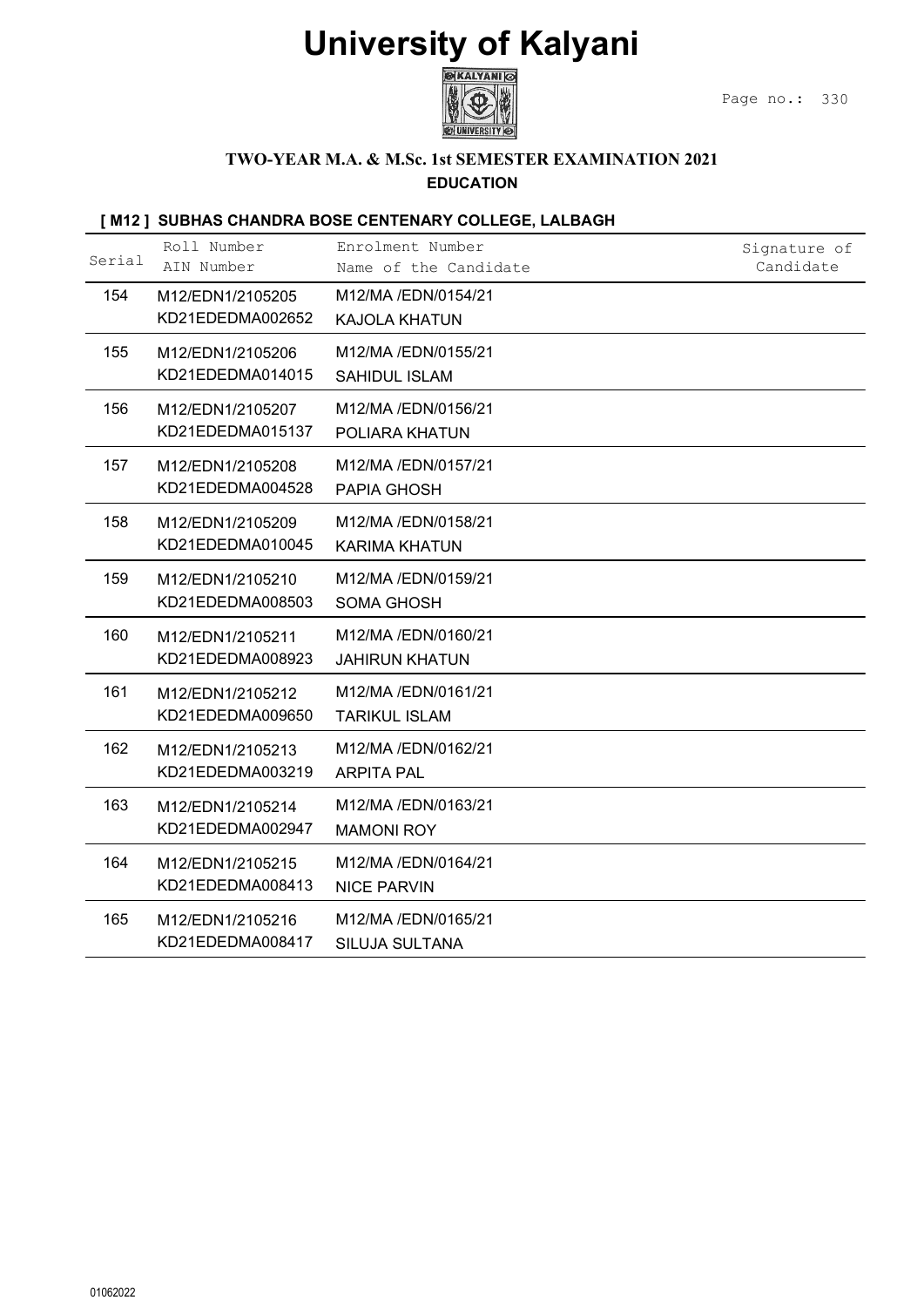

### TWO-YEAR M.A. & M.Sc. 1st SEMESTER EXAMINATION 2021

|                |                                      | <b>University of Kalyani</b><br><b>GIKALYANI</b><br><b>CHUNIVERSITY</b><br><b>TWO-YEAR M.A. &amp; M.Sc. 1st SEMESTER EXAMINATION 2021</b> | Page no.:<br>331          |
|----------------|--------------------------------------|-------------------------------------------------------------------------------------------------------------------------------------------|---------------------------|
|                |                                      | <b>ENGLISH</b><br>[M12] SUBHAS CHANDRA BOSE CENTENARY COLLEGE, LALBAGH                                                                    |                           |
| Serial         | Roll Number<br>AIN Number            | Enrolment Number<br>Name of the Candidate                                                                                                 | Signature of<br>Candidate |
| $\mathbf{1}$   | M12/ENG1/2105217<br>KD21ACENMA000862 | M12/MA /ENG/0001/21<br><b>RUMI PAUL</b>                                                                                                   |                           |
| $\overline{2}$ | M12/ENG1/2105218<br>KD21ACENMA007655 | M12/MA /ENG/0002/21<br>MD NAJIBUR RAHMAN                                                                                                  |                           |
| 3              | M12/ENG1/2105219<br>KD21ACENMA012292 | M12/MA /ENG/0003/21<br><b>INTIAJ ALAM</b>                                                                                                 |                           |
| 4              | M12/ENG1/2105220<br>KD21ACENMA005320 | M12/MA /ENG/0004/21<br><b>SUBHADIP BANERJEE</b>                                                                                           |                           |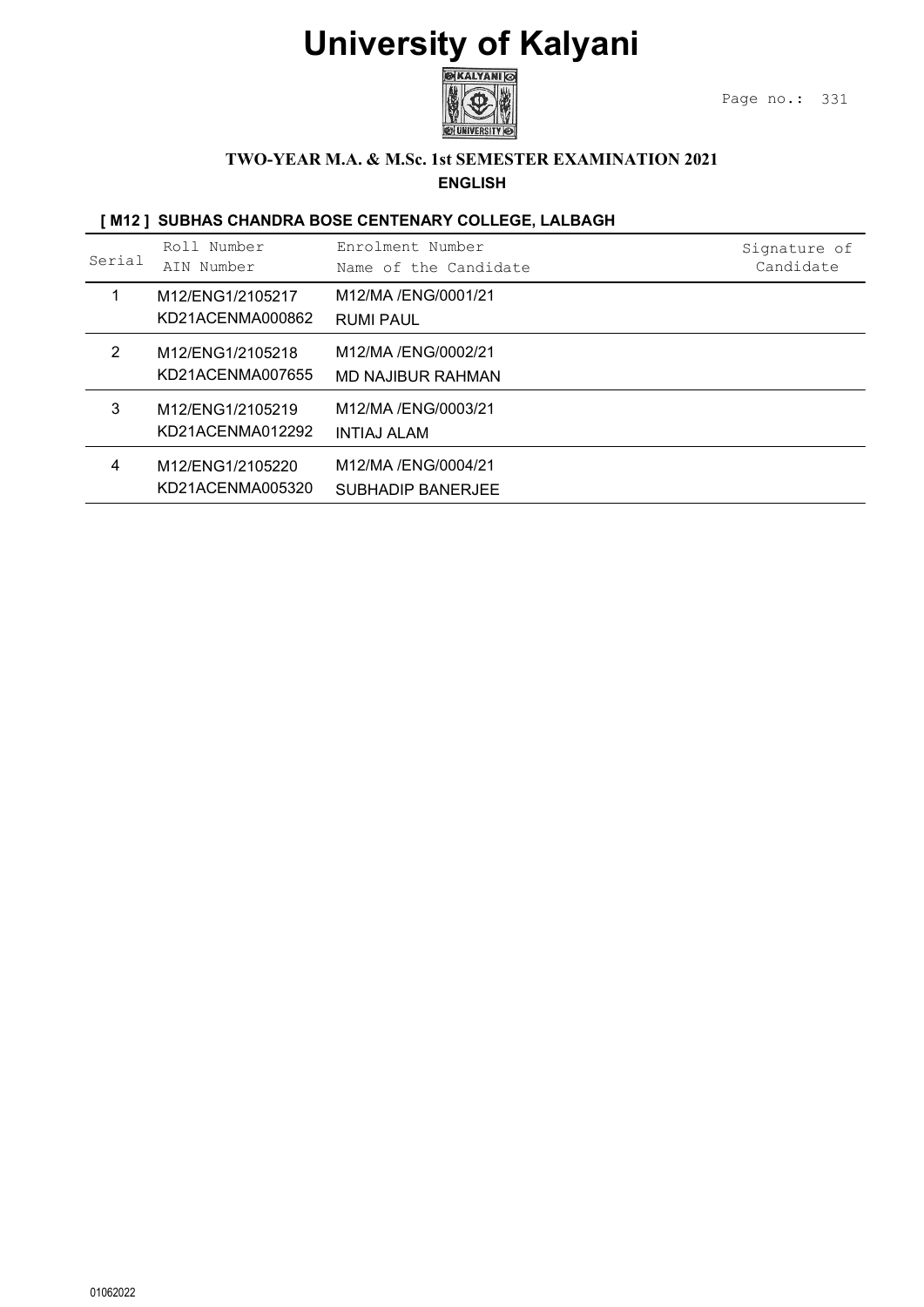

### TWO-YEAR M.A. & M.Sc. 1st SEMESTER EXAMINATION 2021

#### **HISTORY**

|                |                                                          | <b>University of Kalyani</b>                                          |                           |
|----------------|----------------------------------------------------------|-----------------------------------------------------------------------|---------------------------|
|                |                                                          | ®KALYANI ©                                                            | Page no.:<br>332          |
|                |                                                          | TWO-YEAR M.A. & M.Sc. 1st SEMESTER EXAMINATION 2021<br><b>HISTORY</b> |                           |
|                |                                                          | [M12] SUBHAS CHANDRA BOSE CENTENARY COLLEGE, LALBAGH                  |                           |
| Serial         | Roll Number<br>AIN Number                                | Enrolment Number<br>Name of the Candidate                             | Signature of<br>Candidate |
| $\mathbf{1}$   | M12/HIS1/2105221<br>KD21ACHSMA013631                     | M12/MA /HIS/0001/21<br><b>HASAN SK</b>                                |                           |
| $\overline{2}$ | M12/HIS1/2105222                                         | M12/MA /HIS/0002/21                                                   |                           |
| 3              | KD21ACHSMA013640<br>M12/HIS1/2105223<br>KD21ACHSMA015025 | <b>AKASH SK</b><br>M12/MA /HIS/0003/21<br><b>MOUSUMI DAS</b>          |                           |
| 4              | M12/HIS1/2105224<br>KD21ACHSMA014109                     | M12/MA /HIS/0004/21<br><b>ABDUR RAHIM SK</b>                          |                           |
| 5              | M12/HIS1/2105225<br>KD21ACHSMA014702                     | M12/MA /HIS/0005/21<br><b>MOUMITA MONDAL</b>                          |                           |
| 6              | M12/HIS1/2105226<br>KD21ACHSMA014030                     | M12/MA /HIS/0006/21<br><b>MUNIRA KHATUN</b>                           |                           |
| $\overline{7}$ | M12/HIS1/2105227<br>KD21ACHSMA009452                     | M12/MA /HIS/0007/21<br><b>RIYA SINGHA</b>                             |                           |
| 8              | M12/HIS1/2105228<br>KD21ACHSMA008771                     | M12/MA /HIS/0008/21<br><b>SUSMITA DAS</b>                             |                           |
| 9              | M12/HIS1/2105229<br>KD21ACHSMA010125                     | M12/MA /HIS/0009/21<br><b>SABDUL SK</b>                               |                           |
| 10             | M12/HIS1/2105230<br>KD21ACHSMA010150                     | M12/MA /HIS/0010/21<br><b>SULTAN HOSSAIN</b>                          |                           |
| 11             | M12/HIS1/2105231<br>KD21ACHSMA010132                     | M12/MA /HIS/0011/21<br><b>SAJEM SHAIKH</b>                            |                           |
| 12             | M12/HIS1/2105232<br>KD21ACHSMA010152                     | M12/MA /HIS/0012/21<br><b>SAYED AKTAR ALI</b>                         |                           |
| 13             | M12/HIS1/2105233<br>KD21ACHSMA010710                     | M12/MA /HIS/0013/21<br>MST HASBIYA KHATUN                             |                           |
| 14             | M12/HIS1/2105234<br>KD21ACHSMA010585                     | M12/MA /HIS/0014/21<br><b>SUSMITA KHATUN</b>                          |                           |
| 15             | M12/HIS1/2105235<br>KD21ACHSMA010676                     | M12/MA /HIS/0015/21<br>SUTRISHNA MONDAL                               |                           |
| 16             | M12/HIS1/2105236<br>KD21ACHSMA011361                     | M12/MA /HIS/0016/21<br><b>FATEMA KHATUN</b>                           |                           |
| 17             | M12/HIS1/2105237<br>KD21ACHSMA011576                     | M12/MA /HIS/0017/21<br><b>MST JULI KHATUN</b>                         |                           |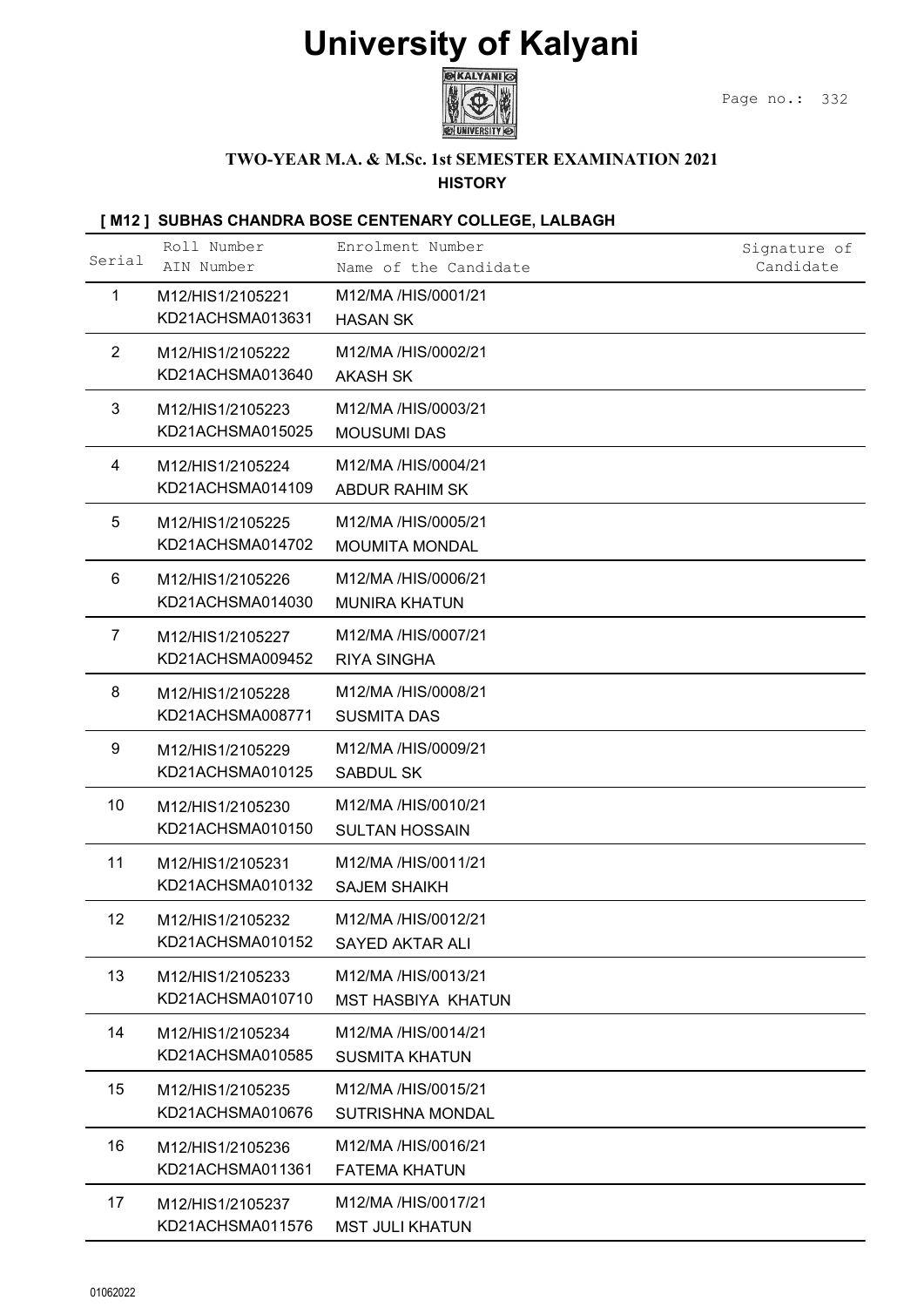

### TWO-YEAR M.A. & M.Sc. 1st SEMESTER EXAMINATION 2021

| <b>University of Kalyani</b><br>®KALYANI ©<br>Page no.:<br>333<br>TWO-YEAR M.A. & M.Sc. 1st SEMESTER EXAMINATION 2021<br><b>HISTORY</b><br>[M12] SUBHAS CHANDRA BOSE CENTENARY COLLEGE, LALBAGH<br>Roll Number<br>Enrolment Number<br>Signature of<br>Serial<br>AIN Number<br>Candidate<br>Name of the Candidate<br>18<br>M12/MA /HIS/0018/21<br>M12/HIS1/2105238<br>KD21ACHSMA011086<br><b>SAKILA KHATUN</b><br>19<br>M12/MA /HIS/0019/21<br>M12/HIS1/2105239<br>KD21ACHSMA011248<br>RAKIBA KHATUN<br>20<br>M12/MA /HIS/0020/21<br>M12/HIS1/2105240<br>KD21ACHSMA011211<br>AHIDA JALI KHATUN<br>21<br>M12/MA /HIS/0021/21<br>M12/HIS1/2105241<br>KD21ACHSMA008029<br><b>RIPON MOLLA</b><br>22<br>M12/MA /HIS/0022/21<br>M12/HIS1/2105242<br>KD21ACHSMA007993<br><b>HABI SK</b><br>23<br>M12/MA /HIS/0023/21<br>M12/HIS1/2105243<br>KD21ACHSMA008422<br>PRITILATA MONDAL<br>24<br>M12/MA /HIS/0024/21<br>M12/HIS1/2105244<br>KD21ACHSMA006868<br><b>BONI MONDAL</b><br>25<br>M12/MA /HIS/0025/21<br>M12/HIS1/2105245<br>KD21ACHSMA006895<br><b>BEAUTI KHATUN</b><br>26<br>M12/MA /HIS/0026/21<br>M12/HIS1/2105246<br>KD21ACHSMA006249<br><b>INJAMUL HAQUE</b><br>M12/MA /HIS/0027/21<br>27<br>M12/HIS1/2105247<br>KD21ACHSMA006224<br><b>TANUJA KHATUN</b><br>28<br>M12/MA /HIS/0028/21<br>M12/HIS1/2105248<br>KD21ACHSMA006341<br><b>DILWOR HOSSAIN</b><br>29<br>M12/MA /HIS/0029/21<br>M12/HIS1/2105249<br>KD21ACHSMA005968<br><b>NASIMA KHATUN</b><br>30<br>M12/MA /HIS/0030/21<br>M12/HIS1/2105250<br>KD21ACHSMA005942<br><b>HAFIJA KHATUN</b><br>31<br>M12/MA /HIS/0031/21<br>M12/HIS1/2105251<br>KD21ACHSMA006693<br><b>JAMIRUL SAIKH</b><br>32<br>M12/MA /HIS/0032/21<br>M12/HIS1/2105252<br>KD21ACHSMA005824<br><b>NIKITA KHATUN</b><br>33<br>M12/MA /HIS/0033/21<br>M12/HIS1/2105253<br>KD21ACHSMA005831<br><b>TARIFA KHATUN</b><br>34<br>M12/MA /HIS/0034/21<br>M12/HIS1/2105254<br>KD21ACHSMA010899<br><b>MINTU DAS</b> |  |  |  |
|------------------------------------------------------------------------------------------------------------------------------------------------------------------------------------------------------------------------------------------------------------------------------------------------------------------------------------------------------------------------------------------------------------------------------------------------------------------------------------------------------------------------------------------------------------------------------------------------------------------------------------------------------------------------------------------------------------------------------------------------------------------------------------------------------------------------------------------------------------------------------------------------------------------------------------------------------------------------------------------------------------------------------------------------------------------------------------------------------------------------------------------------------------------------------------------------------------------------------------------------------------------------------------------------------------------------------------------------------------------------------------------------------------------------------------------------------------------------------------------------------------------------------------------------------------------------------------------------------------------------------------------------------------------------------------------------------------------------------------------------------------------------------------------------------------------------------------------------------------------------------------------------------------------------------------|--|--|--|
|                                                                                                                                                                                                                                                                                                                                                                                                                                                                                                                                                                                                                                                                                                                                                                                                                                                                                                                                                                                                                                                                                                                                                                                                                                                                                                                                                                                                                                                                                                                                                                                                                                                                                                                                                                                                                                                                                                                                    |  |  |  |
|                                                                                                                                                                                                                                                                                                                                                                                                                                                                                                                                                                                                                                                                                                                                                                                                                                                                                                                                                                                                                                                                                                                                                                                                                                                                                                                                                                                                                                                                                                                                                                                                                                                                                                                                                                                                                                                                                                                                    |  |  |  |
|                                                                                                                                                                                                                                                                                                                                                                                                                                                                                                                                                                                                                                                                                                                                                                                                                                                                                                                                                                                                                                                                                                                                                                                                                                                                                                                                                                                                                                                                                                                                                                                                                                                                                                                                                                                                                                                                                                                                    |  |  |  |
|                                                                                                                                                                                                                                                                                                                                                                                                                                                                                                                                                                                                                                                                                                                                                                                                                                                                                                                                                                                                                                                                                                                                                                                                                                                                                                                                                                                                                                                                                                                                                                                                                                                                                                                                                                                                                                                                                                                                    |  |  |  |
|                                                                                                                                                                                                                                                                                                                                                                                                                                                                                                                                                                                                                                                                                                                                                                                                                                                                                                                                                                                                                                                                                                                                                                                                                                                                                                                                                                                                                                                                                                                                                                                                                                                                                                                                                                                                                                                                                                                                    |  |  |  |
|                                                                                                                                                                                                                                                                                                                                                                                                                                                                                                                                                                                                                                                                                                                                                                                                                                                                                                                                                                                                                                                                                                                                                                                                                                                                                                                                                                                                                                                                                                                                                                                                                                                                                                                                                                                                                                                                                                                                    |  |  |  |
|                                                                                                                                                                                                                                                                                                                                                                                                                                                                                                                                                                                                                                                                                                                                                                                                                                                                                                                                                                                                                                                                                                                                                                                                                                                                                                                                                                                                                                                                                                                                                                                                                                                                                                                                                                                                                                                                                                                                    |  |  |  |
|                                                                                                                                                                                                                                                                                                                                                                                                                                                                                                                                                                                                                                                                                                                                                                                                                                                                                                                                                                                                                                                                                                                                                                                                                                                                                                                                                                                                                                                                                                                                                                                                                                                                                                                                                                                                                                                                                                                                    |  |  |  |
|                                                                                                                                                                                                                                                                                                                                                                                                                                                                                                                                                                                                                                                                                                                                                                                                                                                                                                                                                                                                                                                                                                                                                                                                                                                                                                                                                                                                                                                                                                                                                                                                                                                                                                                                                                                                                                                                                                                                    |  |  |  |
|                                                                                                                                                                                                                                                                                                                                                                                                                                                                                                                                                                                                                                                                                                                                                                                                                                                                                                                                                                                                                                                                                                                                                                                                                                                                                                                                                                                                                                                                                                                                                                                                                                                                                                                                                                                                                                                                                                                                    |  |  |  |
|                                                                                                                                                                                                                                                                                                                                                                                                                                                                                                                                                                                                                                                                                                                                                                                                                                                                                                                                                                                                                                                                                                                                                                                                                                                                                                                                                                                                                                                                                                                                                                                                                                                                                                                                                                                                                                                                                                                                    |  |  |  |
|                                                                                                                                                                                                                                                                                                                                                                                                                                                                                                                                                                                                                                                                                                                                                                                                                                                                                                                                                                                                                                                                                                                                                                                                                                                                                                                                                                                                                                                                                                                                                                                                                                                                                                                                                                                                                                                                                                                                    |  |  |  |
|                                                                                                                                                                                                                                                                                                                                                                                                                                                                                                                                                                                                                                                                                                                                                                                                                                                                                                                                                                                                                                                                                                                                                                                                                                                                                                                                                                                                                                                                                                                                                                                                                                                                                                                                                                                                                                                                                                                                    |  |  |  |
|                                                                                                                                                                                                                                                                                                                                                                                                                                                                                                                                                                                                                                                                                                                                                                                                                                                                                                                                                                                                                                                                                                                                                                                                                                                                                                                                                                                                                                                                                                                                                                                                                                                                                                                                                                                                                                                                                                                                    |  |  |  |
|                                                                                                                                                                                                                                                                                                                                                                                                                                                                                                                                                                                                                                                                                                                                                                                                                                                                                                                                                                                                                                                                                                                                                                                                                                                                                                                                                                                                                                                                                                                                                                                                                                                                                                                                                                                                                                                                                                                                    |  |  |  |
|                                                                                                                                                                                                                                                                                                                                                                                                                                                                                                                                                                                                                                                                                                                                                                                                                                                                                                                                                                                                                                                                                                                                                                                                                                                                                                                                                                                                                                                                                                                                                                                                                                                                                                                                                                                                                                                                                                                                    |  |  |  |
|                                                                                                                                                                                                                                                                                                                                                                                                                                                                                                                                                                                                                                                                                                                                                                                                                                                                                                                                                                                                                                                                                                                                                                                                                                                                                                                                                                                                                                                                                                                                                                                                                                                                                                                                                                                                                                                                                                                                    |  |  |  |
|                                                                                                                                                                                                                                                                                                                                                                                                                                                                                                                                                                                                                                                                                                                                                                                                                                                                                                                                                                                                                                                                                                                                                                                                                                                                                                                                                                                                                                                                                                                                                                                                                                                                                                                                                                                                                                                                                                                                    |  |  |  |
|                                                                                                                                                                                                                                                                                                                                                                                                                                                                                                                                                                                                                                                                                                                                                                                                                                                                                                                                                                                                                                                                                                                                                                                                                                                                                                                                                                                                                                                                                                                                                                                                                                                                                                                                                                                                                                                                                                                                    |  |  |  |
|                                                                                                                                                                                                                                                                                                                                                                                                                                                                                                                                                                                                                                                                                                                                                                                                                                                                                                                                                                                                                                                                                                                                                                                                                                                                                                                                                                                                                                                                                                                                                                                                                                                                                                                                                                                                                                                                                                                                    |  |  |  |
|                                                                                                                                                                                                                                                                                                                                                                                                                                                                                                                                                                                                                                                                                                                                                                                                                                                                                                                                                                                                                                                                                                                                                                                                                                                                                                                                                                                                                                                                                                                                                                                                                                                                                                                                                                                                                                                                                                                                    |  |  |  |
|                                                                                                                                                                                                                                                                                                                                                                                                                                                                                                                                                                                                                                                                                                                                                                                                                                                                                                                                                                                                                                                                                                                                                                                                                                                                                                                                                                                                                                                                                                                                                                                                                                                                                                                                                                                                                                                                                                                                    |  |  |  |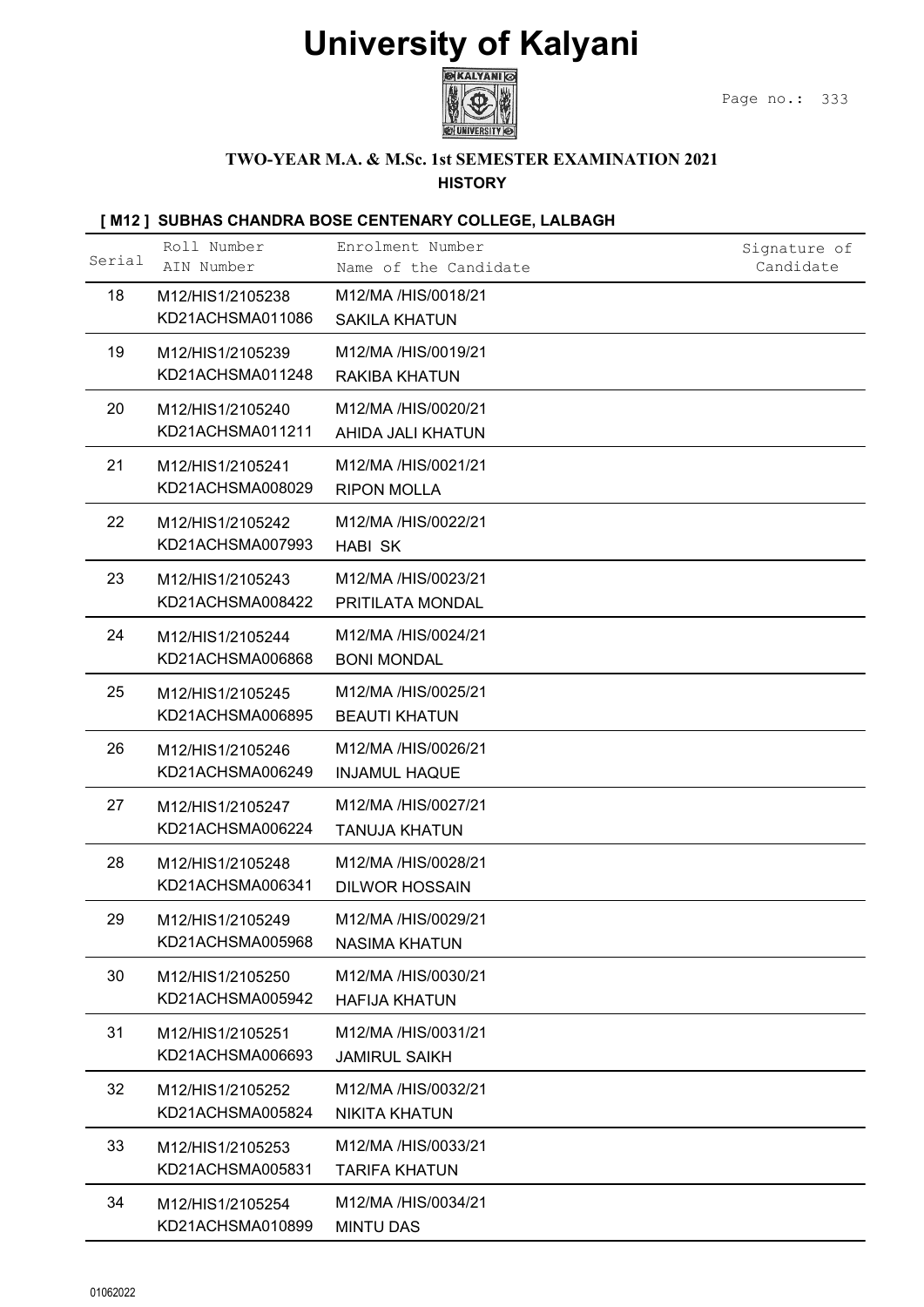

### TWO-YEAR M.A. & M.Sc. 1st SEMESTER EXAMINATION 2021

#### **HISTORY**

|        |                                                          | <b>University of Kalyani</b><br><b>MKALYANI</b>                       | Page no.:<br>334          |
|--------|----------------------------------------------------------|-----------------------------------------------------------------------|---------------------------|
|        |                                                          | TWO-YEAR M.A. & M.Sc. 1st SEMESTER EXAMINATION 2021<br><b>HISTORY</b> |                           |
|        |                                                          | [M12] SUBHAS CHANDRA BOSE CENTENARY COLLEGE, LALBAGH                  |                           |
| Serial | Roll Number<br>AIN Number                                | Enrolment Number<br>Name of the Candidate                             | Signature of<br>Candidate |
| 35     | M12/HIS1/2105255<br>KD21ACHSMA005766                     | M12/MA /HIS/0035/21<br><b>JOHURA KHATUN</b>                           |                           |
| 36     | M12/HIS1/2105256                                         | M12/MA /HIS/0036/21                                                   |                           |
| 37     | KD21ACHSMA005584<br>M12/HIS1/2105257                     | <b>SABBIR HOSSAIN</b><br>M12/MA /HIS/0037/21                          |                           |
| 38     | KD21ACHSMA005676<br>M12/HIS1/2105258                     | <b>ATTIA KHATUN</b><br>M12/MA /HIS/0038/21                            |                           |
| 39     | KD21ACHSMA005479<br>M12/HIS1/2105259<br>KD21ACHSMA005421 | SHIBNATH HALDAR<br>M12/MA /HIS/0039/21                                |                           |
| 40     | M12/HIS1/2105260<br>KD21ACHSMA005441                     | <b>GOLAM AHMED REJA</b><br>M12/MA /HIS/0040/21<br><b>RUBEL SHAIKH</b> |                           |
| 41     | M12/HIS1/2105261<br>KD21ACHSMA005136                     | M12/MA /HIS/0041/21<br><b>CHUMKI KHATUN</b>                           |                           |
| 42     | M12/HIS1/2105262<br>KD21ACHSMA005219                     | M12/MA /HIS/0042/21<br>PIYA KHATUN                                    |                           |
| 43     | M12/HIS1/2105263<br>KD21ACHSMA005167                     | M12/MA /HIS/0043/21<br><b>BITHI HAZRA</b>                             |                           |
| 44     | M12/HIS1/2105264<br>KD21ACHSMA001079                     | M12/MA /HIS/0044/21<br><b>ABDUR RAHIM</b>                             |                           |
| 45     | M12/HIS1/2105265<br>KD21ACHSMA001951                     | M12/MA /HIS/0045/21<br><b>KHOKAN PAUL</b>                             |                           |
| 46     | M12/HIS1/2105266<br>KD21ACHSMA002129                     | M12/MA /HIS/0046/21<br><b>BIPLAB MANDAL</b>                           |                           |
| 47     | M12/HIS1/2105267<br>KD21ACHSMA002130                     | M12/MA /HIS/0047/21<br>PRIYA SAHA CHOWDHURY                           |                           |
| 48     | M12/HIS1/2105268<br>KD21ACHSMA002350                     | M12/MA /HIS/0048/21<br><b>KUSHAL DAS</b>                              |                           |
| 49     | M12/HIS1/2105269<br>KD21ACHSMA002362                     | M12/MA /HIS/0049/21<br><b>AMIT BISWAS</b>                             |                           |
| 50     | M12/HIS1/2105270<br>KD21ACHSMA001781                     | M12/MA /HIS/0050/21<br><b>MRINAL KANTI MONDAL</b>                     |                           |
| 51     | M12/HIS1/2105271<br>KD21ACHSMA003592                     | M12/MA /HIS/0051/21<br><b>MANIKUL ISLAM</b>                           |                           |